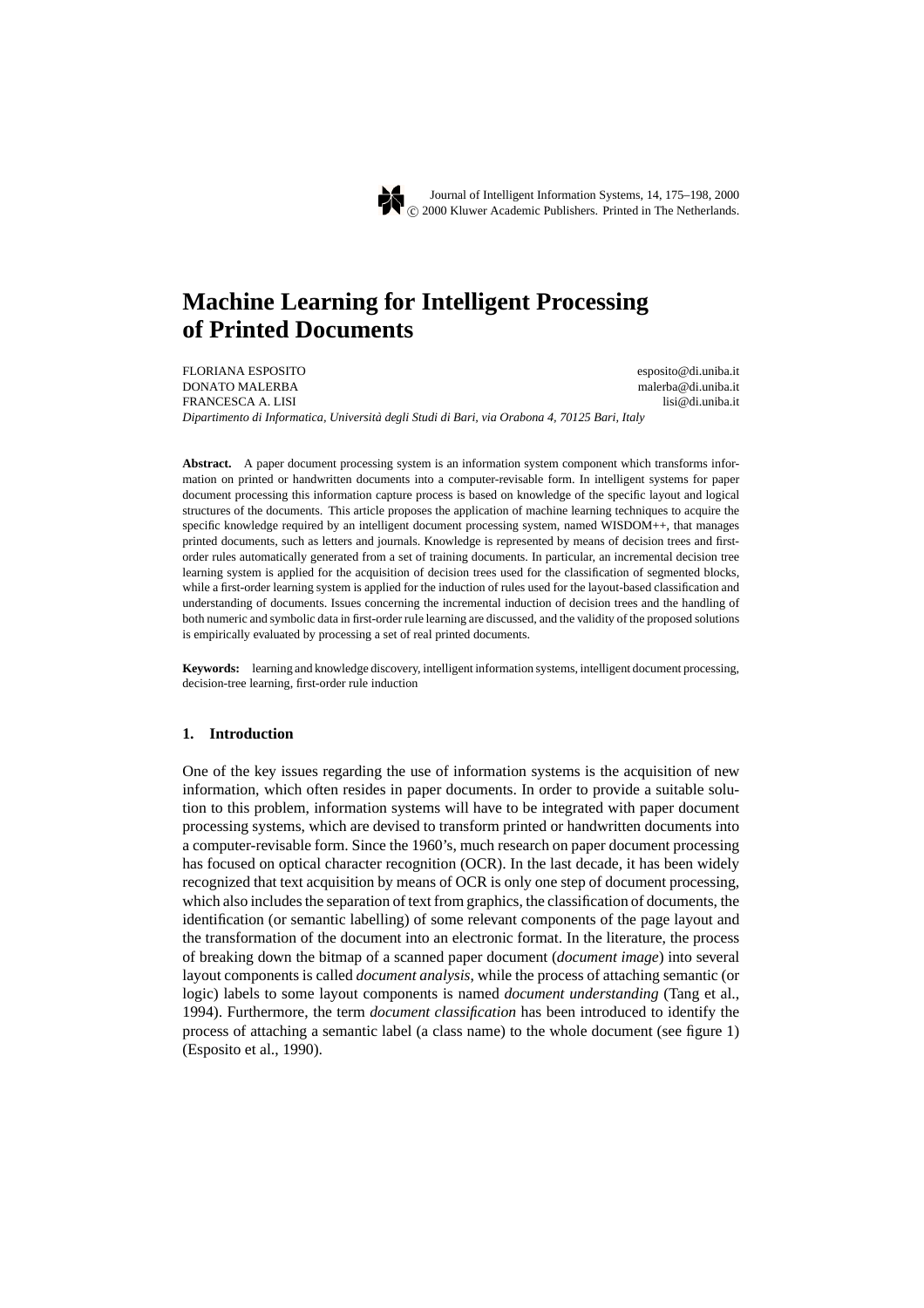

*Figure 1*. Three document processing steps: a) document analysis, that is breaking down the bitmap of a document image into several layout components; b) document classification, that is assigning the document to a pre-defined set of classes; c) document understanding, that is attaching semantic (or logic) labels to some layout components.

*Intelligent* document processing systems require specific *knowledge* for the analysis, classification and understanding of paper documents. For instance, the image segmentation can be based on the layout conventions (or*layout structure*) of specific classes of documents, while the separation of text from graphics requires knowledge on how text blocks can be distinguished from non-text blocks. The importance of knowledge management in document processing has led some authors to define document analysis and understanding as a branch of artificial intelligence (Tang et al., 1994). In many applications presented in the literature, a great effort is made to hand-code the necessary knowledge according to some formalism (e.g., block grammars (Nagy et al., 1992), geometric trees (Dengel and Barth, 1989), and frames (Bayer et al., 1994)). Such hand-coding is time-consuming and limits the application of intelligent document processing systems to pre-defined classes of documents. In this article we advocate an extensive application of machine learning techniques and tools in order to solve the knowledge acquisition bottleneck problem. This approach has been pursued in the design and development of an intelligent document processing system, named *WISDOM++*, which is a newer object-oriented version of the system WISDOM (**W**indows **I**nterface **S**ystem for **DO**cument **M**anagement) (Malerba et al., 1997b), originally written in C and used to feed a digital library (Esposito et al., 1998). The two main requirements considered in the design of WISDOM++ are real-time user interaction and adaptivity. The former involves choosing fast algorithms for document image analysis, while the latter requires the application of machine learning techniques.

This application to document processing has some peculiarities (see figure 2). Firstly, it is important to clearly formulate the problems as well as the learning tasks (e.g., classification, clustering, regression, etc.) for the particular application domain. In our work, three problems have been identified in the whole document process:

1. Classification of *blocks* defined by the segmentation algorithm, in order to separate text from non-text areas in the document image.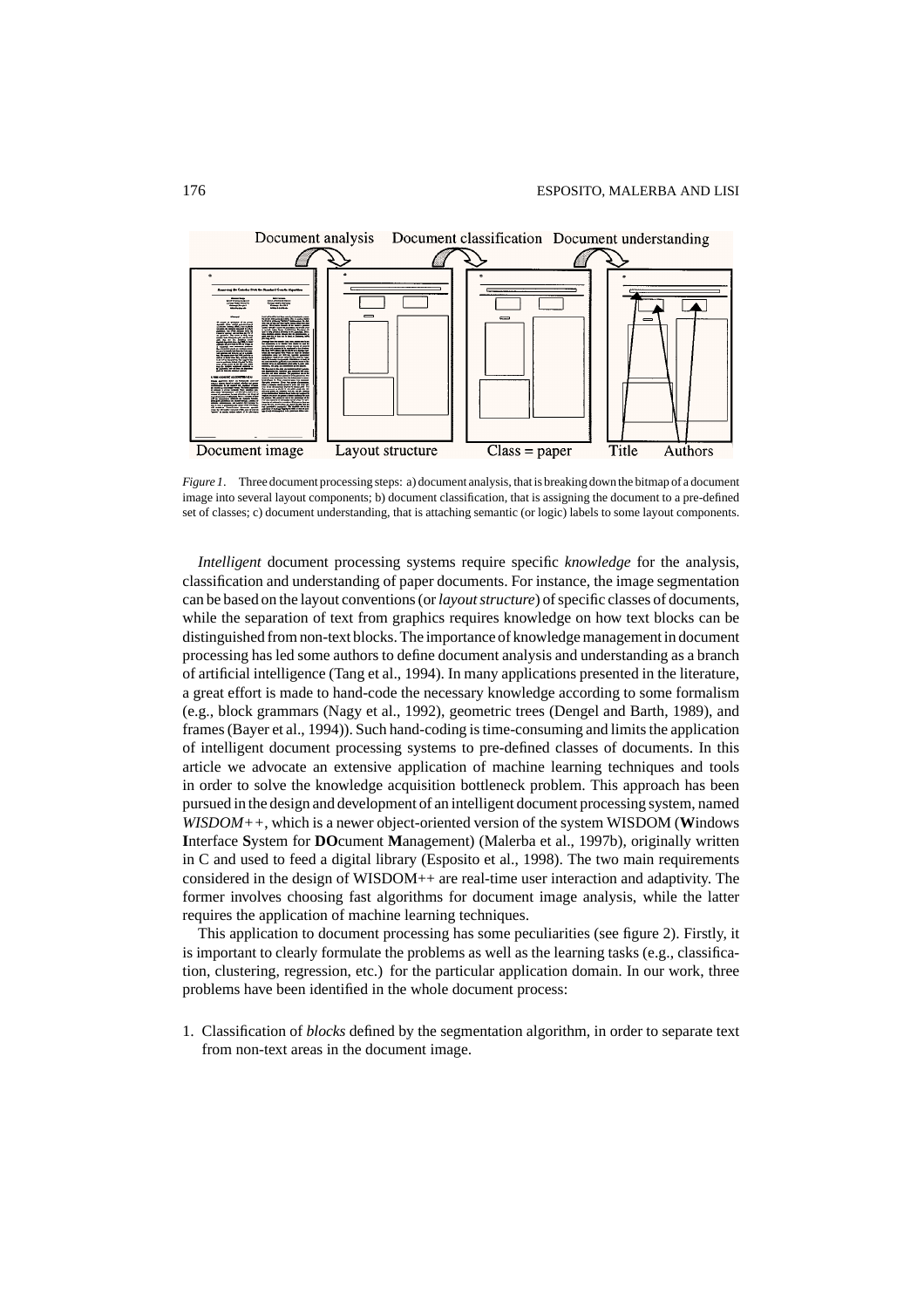

*Figure 2*. Stages of the application of machine learning techniques to paper document processing (adapted from Fayyad et al. (1996)).

- 2. Assignment of documents to one of a pre-defined set of classes (document classification).
- 3. Association of semantic (or logic) labels to some layout components (document understanding).

These are problems in which machine learning techniques can be effectively applied, and correspond to some of the document processing steps (see next section). For all of them, the main task is classification.

The second aspect of the application is the creation of the target data set. In this article, we consider a set of real, single-page documents, which correspond to the photocopy of firstpages of articles published either in conference proceedings or in professional journals. This choice is due to our interest in feeding a prototype of an intelligent digital library (Esposito et al., 1998), although previous works have shown that machine learning techniques can be applied to a wide range of paper documents, including letters (Esposito et al., 1994) and maps (Esposito et al., 1997). It is noteworthy that in the case of document classification a training example is a single-page document, whereas in the block classification a training example is a block defined by the segmentation algorithm, and in document understanding a training example is a layout component (*frame2*) defined by the layout analysis process (see next section). Thus, a single document is a source of one or more training examples, according to the particular learning problem.

The third aspect of the application is the choice of the best representation of training examples. For the first of the three learning problems, experimental results reported in Section 3 show that a feature vector representation of blocks seems to be the most appropriate. Indeed, the pattern of pixels in a block is not deemed relevant in other papers (Wong et al., 1982; Fisher et al., 1990), and in some cases only the texture of the block is considered (Wang and Srihari, 1989). Regarding document classification, training example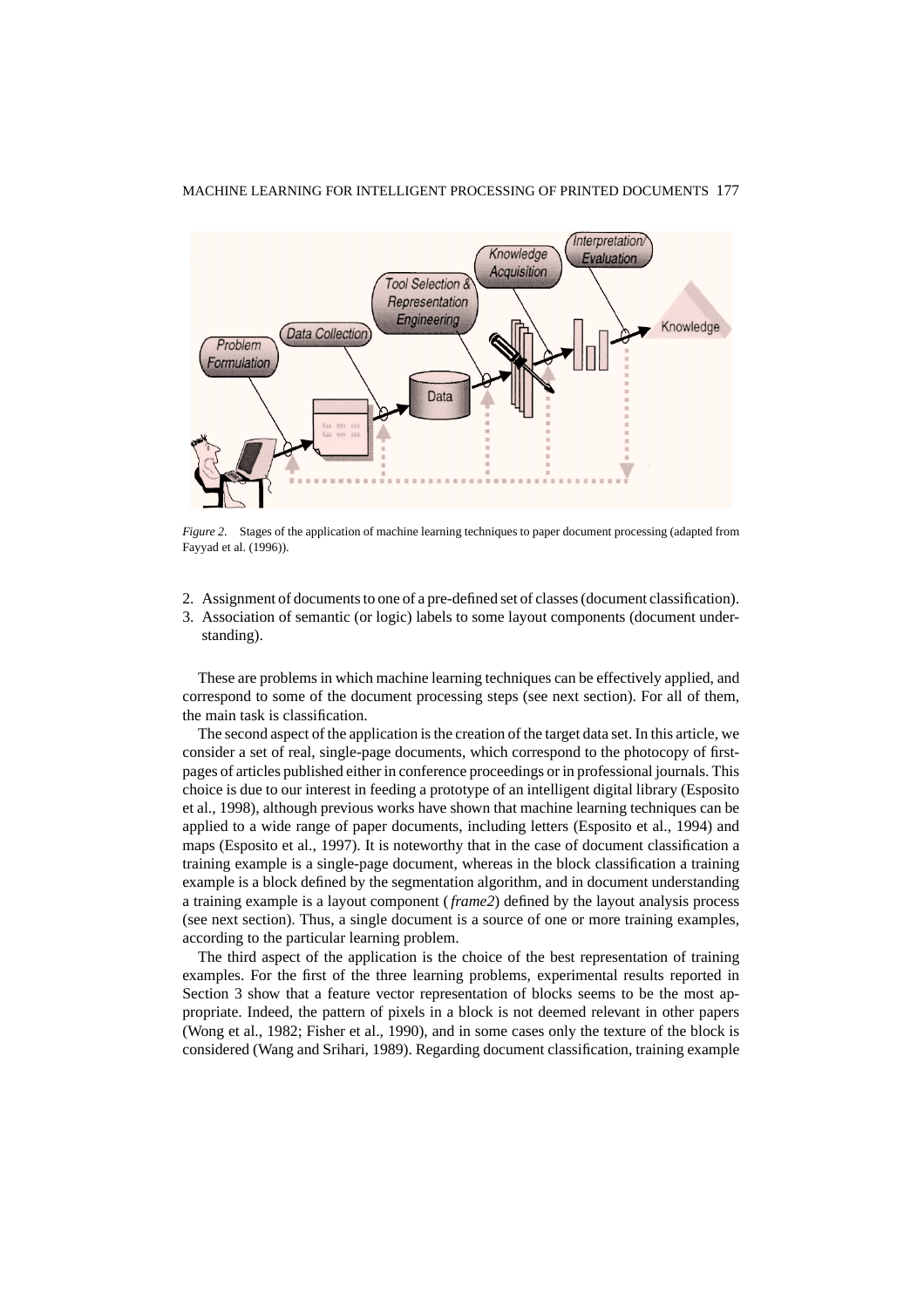representation depends on the information already extracted in previous processing steps. For instance, in the work by Pagurek et al. (1990), the textual content of a document is important to correctly classify the document itself. This implies the use of time-consuming OCR techniques to "read" the content. On the contrary, in our work the only information considered for document classification is the layout structure. Our approach is based on the idea that humans are generally able to classify documents (invoices, letters, order forms, papers, indexes, etc.) from a perceptive point of view, by recognizing the layout structure of a form. This means that documents belonging to the same class have a set of relevant and invariant layout characteristics, called *page layout signature*, which can be used for classification. However, the representation of such a page layout signature requires first-order logic formalisms or equivalents (e.g., attributed graphs), due to the presence of geometric relations among layout components. The same applies to the document understanding problem, since we assume that the identification of layout components with a logical meaning can be based on their geometric properties and relations. Other representation issues regarding the document processing domain are the accurate preprocessing of document images in order to reduce the effect of noise and the consideration of both numeric and symbolic descriptions, since the former increase the sensitivity while the latter increase the stability of the internal representation of images (Connell and Brady, 1987).

The fourth aspect of the application is the choice of appropriate machine learning tools and techniques. In previous works on block classification, linear discriminant analysis techniques were used (Wang and Srihari, 1989; Wong et al., 1982). It is well-known that these parametric statistical techniques cannot handle complicated non-linear interactions among features. On the contrary, the top-down induction of decision trees does handle such interactions and produces results that are simple to interpret. In fact, this is the approach followed in our work (see Section 3). To solve document classification and understanding problems, it is necessary to resort to first-order learning systems, suitably extended in order to handle both numeric and symbolic attributes and relations (see Section 4).

The fifth and last stage of the application of machine learning techniques to document processing is the evaluation and interpretation of results. Predictive accuracy is certainly the most important evaluation criterion for the three learning problems considered in this work, but it is not the only one. When possible, it is important to distinguish *omission* errors from *commission* errors. Indeed, in document processing applications omission errors are deemed to be less serious than commission errors, which can lead to totally erroneous storing of data in information systems. As regards the interpretation of the learning method results, it is noteworthy that the first-order learning method proposed in this article yields layout/logical structure models that can be easily checked and interpreted with visualization techniques.

The purpose of the present article is to illustrate problems in the application of machine learning techniques to various document processing steps performed by the system WISDOM<sub>++</sub>. Such steps are described in the next section, which clarifies the learning problems, the learning tasks, the preprocessing of original data (i.e., document images), as well as the two main document structures (i.e., layout and logical) involved in the various processing steps. In Section 3, some representation and learning issues concerning the block classification problem are discussed, the solutions adopted in WISDOM++ are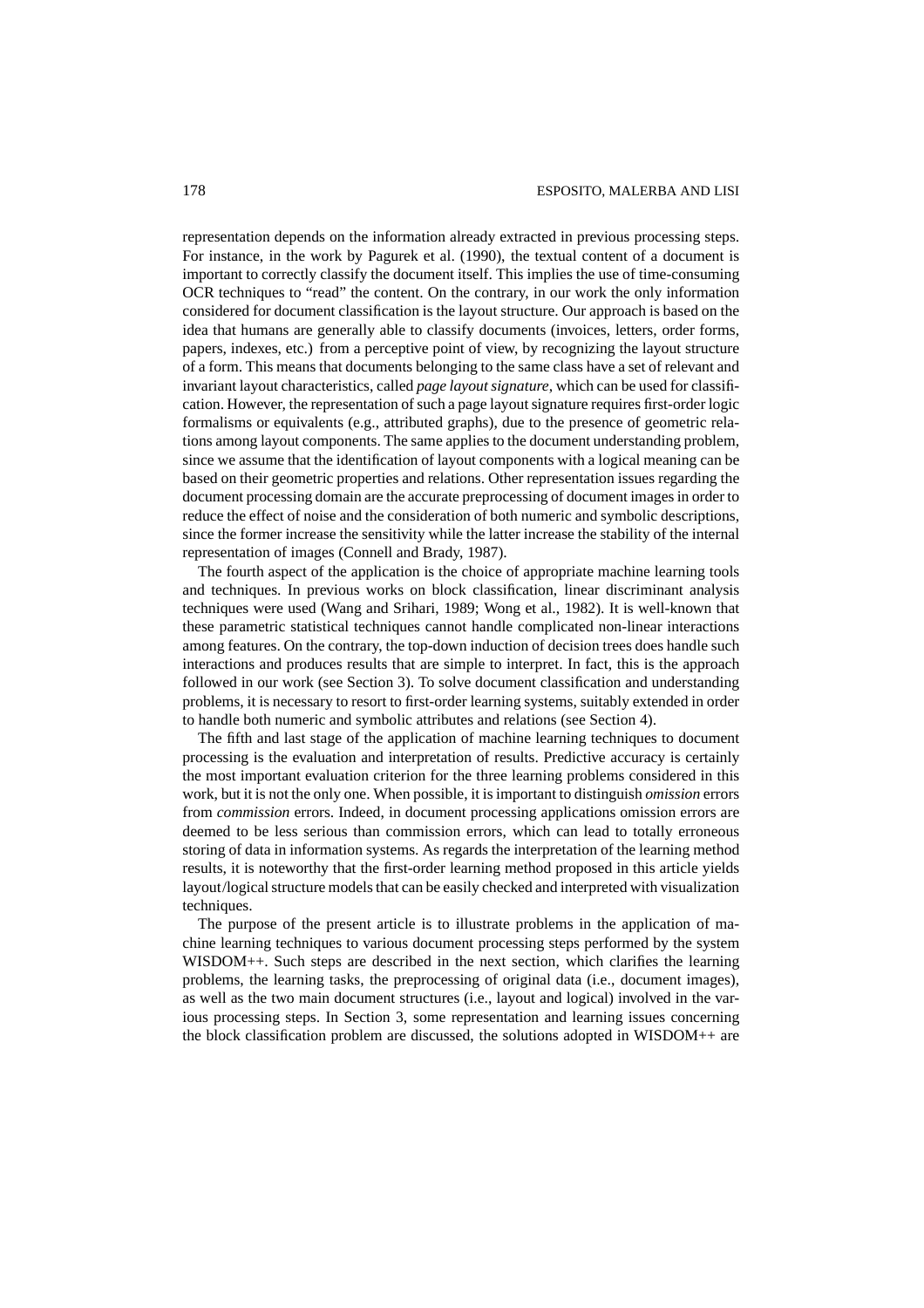reported, and the results of an empirical evaluation are commented. Section 4 is devoted to the presentation of the first-order learning system used for both document classification and document understanding. The system, named *INDUBI/CSL* (Malerba et al., 1997c), has been extended in order to handle both symbolic and numeric attributes and relations, and presents some distinguishing features with respect to other well-known first-order learning systems. Some experimental results on document classification and understanding are commented in Section 5. The article concludes with a brief discussion on results achieved in this work and unresolved problems.

# **2. Functional architecture of WISDOM++**

The tasks performed by WISDOM++ (www.di.uniba.it/∼malerba/wisdom++/) and the intermediate results produced at each processing step are reported in figure 3.

Initially, each page is scanned with a resolution of 300 dpi and thresholded into a binary image. The bitmap of an A4-sized page takes  $2,496 \times 3,500 = 1,092,000$  bytes and is stored in TIFF format. Actually, WISDOM++ can manage multi-page documents, each of which is a *sequence* of pages. The definition of the right sequence is the responsibility of the user, since the scanner is able to scan a single page at time. Pages of multi-page documents are processed independently of each other in all steps, therefore the document processing flow is described for single pages only.



*Figure 3*. Functional architecture of WISDOM++.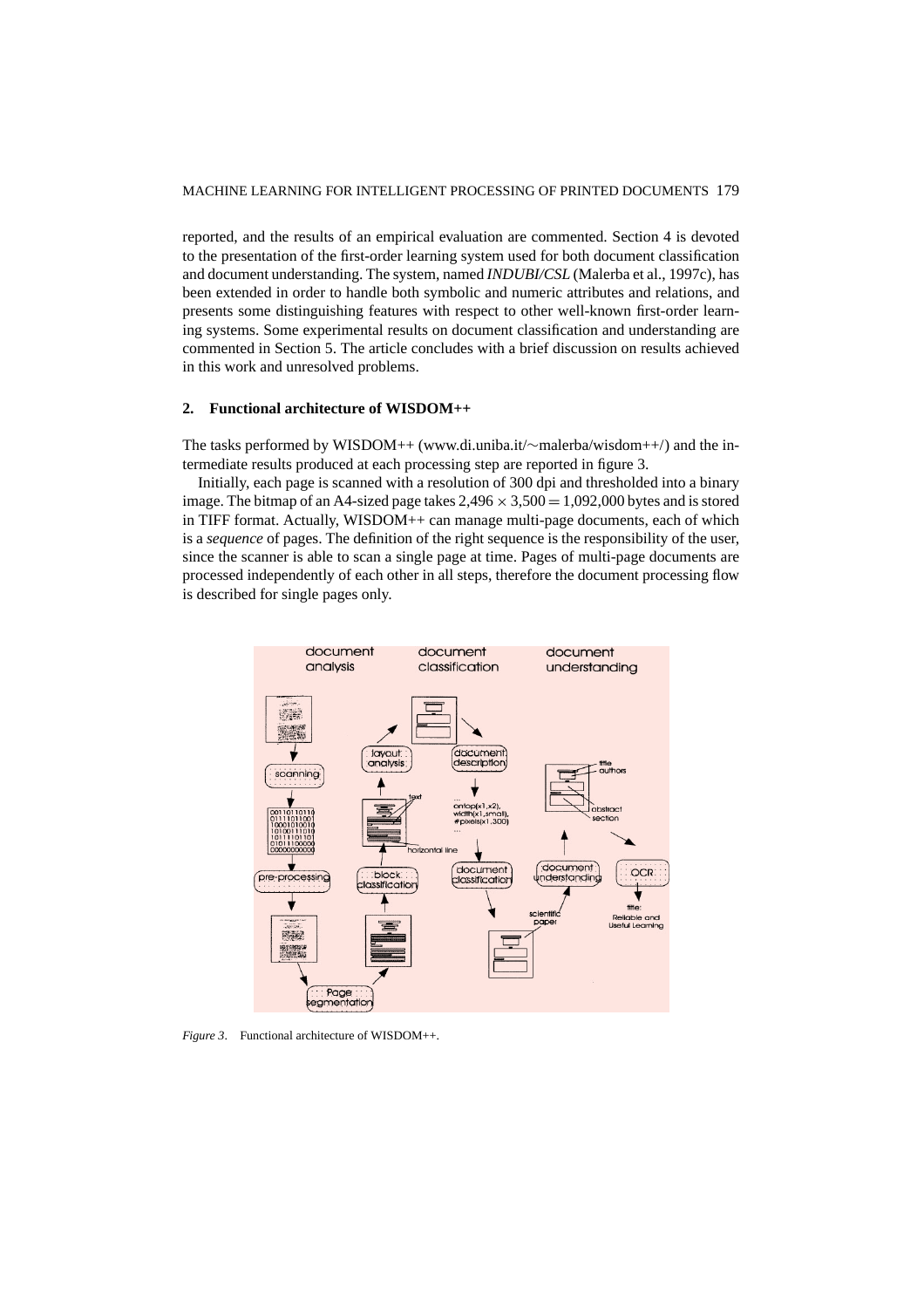The document analysis process is quite complex and includes:

- 1. *Preprocessing*, that is, the evaluation of the skew angle, the rotation of the document, and the computation of a spread factor. In particular, the skew angle is estimated by analyzing the *horizontal projection profile*, that is, a histogram reporting the total number of black pixels for each row of the bitmap. The histogram shows sharply-rising peaks with the base equal to the character height when text lines span horizontally, while it is characterized by smooth slopes when a large skew angle is present. This observation can be mathematically expressed by a real-valued function, called the *alignment measure*, that returns the mean square deviation of the histogram for each orientation angle  $\theta$ . Thus, finding the actual skew angle is reformulated as the problem of locating the global maximum value of the alignment measure. Since this measure is not smooth enough to apply usual gradient ascent techniques, the system adopts some peak-finding heuristics (Altamura et al., 1999). Once the skew angle is estimated, the document is rotated. The loop "skew estimation—document rotation" terminates when the estimated skew angle is zero. At that point WISDOM++ estimates the *spread factor* of the document image as the ratio of the mean distance between peaks and the peak width. Such a ratio is greater than (lower than) 1.0 for simple (complex) documents.
- 2. *Segmentation*, that is, the identification of rectangular blocks enclosing content portions. The segmentation is performed on a document image with a resolution of only 75 dpi (*reduced* document image), which is deemed a reasonable trade-off between the accuracy and the speed of the segmentation process. The page is segmented by means of a fast technique, named *Run Length Smoothing Algorithm* (RLSA) (Wong et al., 1982), that applies four operators to the document image: 1) Horizontal smoothing with a threshold  $C_h$ ; 2) Vertical smoothing with a threshold  $C_v$ ; 3) Logical AND of the two smoothed images; 4) additional horizontal smoothing with another threshold *Ca*. The novelty of WISDOM++ is that the smoothing parameters  $C_v$  and  $C_a$  are defined on the grounds of the spread factor.
- 3. *Block classification*, which aims at distinguishing blocks enclosing text from blocks enclosing graphics (pictures, drawings and horizontal/vertical lines).
- 4. *Layout analysis*, that is, the perceptual organization process that detects structures among blocks. The result is a hierarchy of abstract representations of the document image, called *layout structure*. The leaves of the layout tree (lowest level of the abstraction hierarchy) are the blocks, while the root represents the set of pages of the whole document. A page may include several layout components, called *frames*, which are still rectangular areas corresponding to groups of blocks. An ideal layout analysis process should segment a page into a set of frames, such that each frame can be associated with a distinct semantic label (e.g., title and author of a scientific paper). WISDOM++ extracts the layout structure by means of a knowledge-based approach: Generic knowledge and rules on typesetting conventions are used in order to group basic blocks together (Malerba et al., 1995). The layout hierarchy has six levels: basic blocks, lines, set of lines, frame1, frame2, and pages.

While the layout structure associates the content of a document with a hierarchy of layout objects, such as blocks, frames and pages, the *logical structure* of the document associates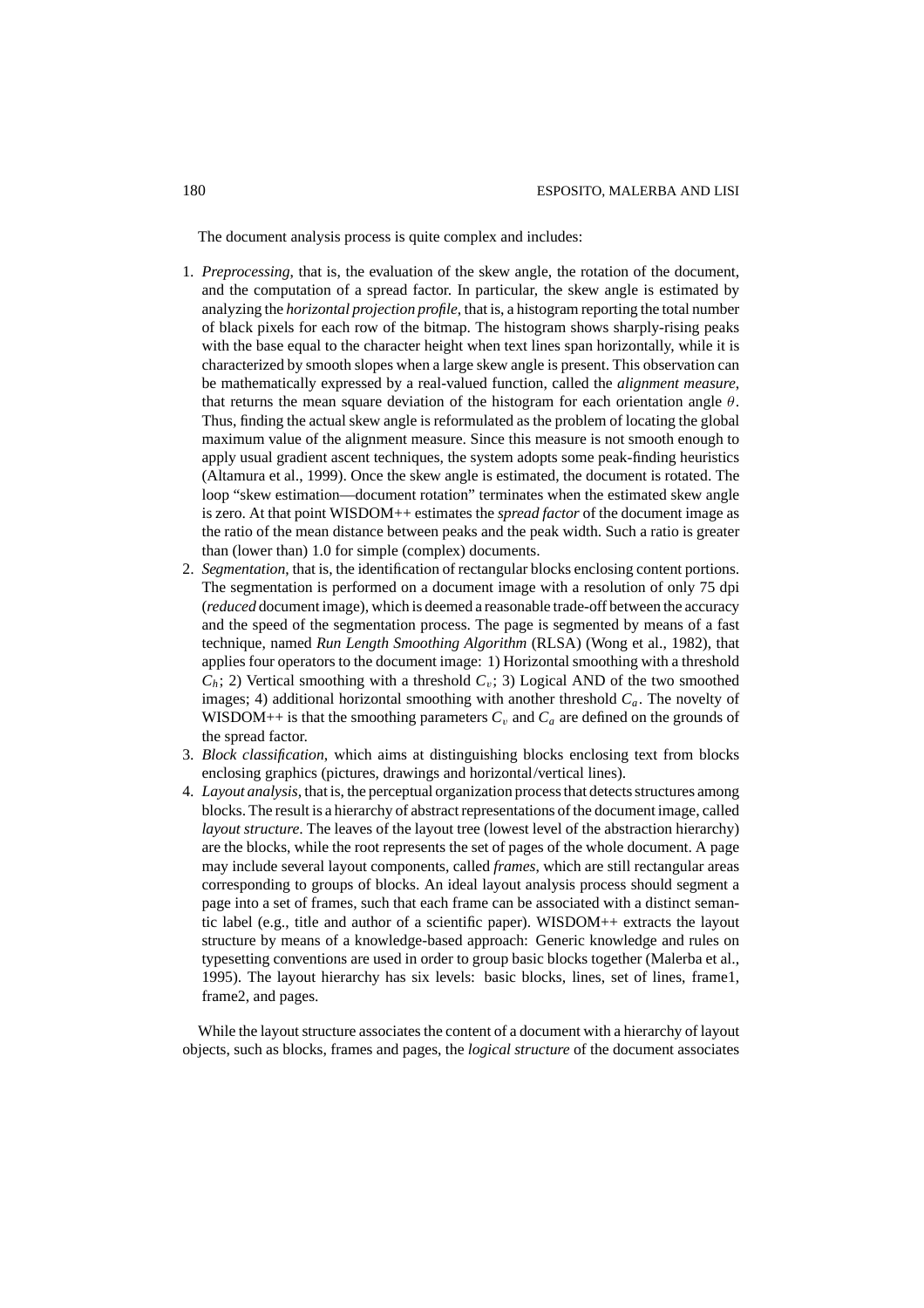the content with a hierarchy of *logical objects*, such as sender/receiver of a business letter, title/authors of a scientific article, and so on. The problem of finding the logical structure of a document can be reformulated as the problem of defining a mapping from the layout structure into the logical one. In WISDOM++ this mapping is limited to the association of a page with a document class (document classification) and the association of page layout components with basic logical components (document understanding). The mapping is built by matching the document description with *models* of classes of documents and against models of the logical components of interest for that class.

The descriptions of both layout structures and models are given in a first-order language, where unary function symbols, called *attributes*, are used to describe properties of a single layout component (e.g., height and length), while binary predicate and function symbols, called *relations*, are used to express interrelationships among layout components (e.g., contain, on-top, and so on). Attributes and relations can be both symbolic (i.e., categorical and ordinal) and numeric. An example of description in first-order language of a page layout is reported in figure 4.

Models are represented as rules. Typically, such rules are handcoded for particular kinds of documents (Nagy et al., 1992), requiring much human tuning and effort. WISDOM++ uses rules that are automatically generated from a set of training examples for which the usertrainer has already defined the correct class and has specified the layout components with



*Figure 4*. Frame2 layout level of a document processed by WISDOM++ (left). The level of the layout hierarchy to be displayed is chosen by clicking on the radio buttons F2 (frame2), F1 (frame1), SL (set of lines), LN (lines) and BB (basic blocks). The document has been classified as an ICML95 paper (see status bar) and its logical structure has been understood (see labels associated to the layout components). The first-order logical description of the page layout is reported on the right window. Distinct constants (X2,..., X12) denote distinct layout components. The constant X1 denotes the whole page.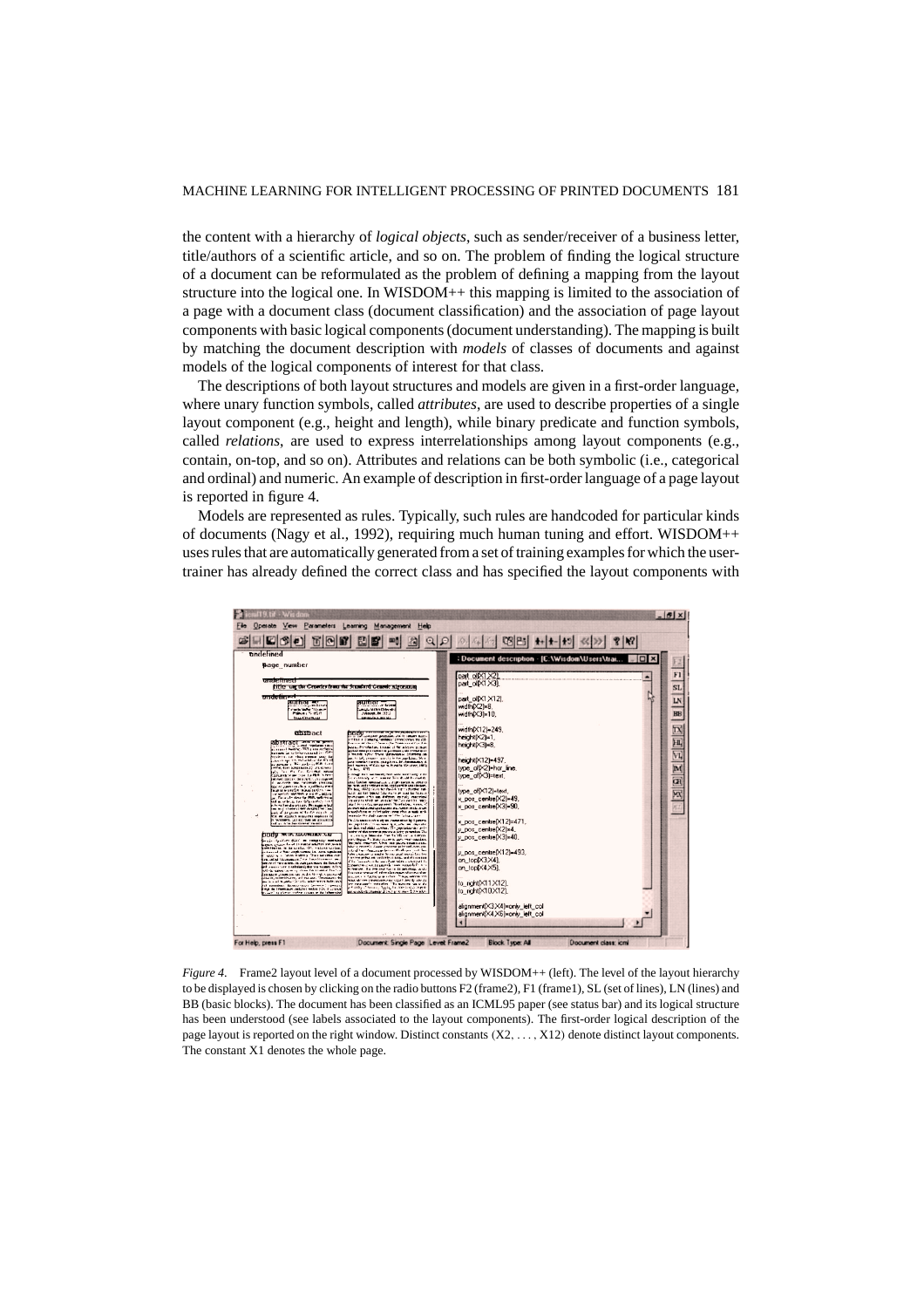a logical meaning (logical components). The first-order learning system used to generate such rules is INDUBI/CSL (Malerba et al., 1997c).

Finally, WISDOM++ allows the user to set up the text extraction process by selecting the logical components to which the OCR has to be applied. Then the system generates an HTML/XML version of the original document. This contains both text read by the OCR and pictures extracted from the original bitmap and converted into the GIF format. Text and images are spatially arranged so that HTML/XML reconstruction of the document is as faithful as possible to the original bitmap. Moreover, the XML format maintains information extracted during the document understanding phase, since the Document Type Definition (DTD) is specialized for each class of documents to represent the specific logical structure.

# **3. Decision tree learning for block classification**

Page segmentation defines blocks that may contain either textual or graphical information. In order to facilitate subsequent document processing steps, it is important to label these blocks according to the type of content. Labels used in WISDOM++ are text block, horizontal line, vertical line, picture (i.e., halftone image) and graphics (e.g., line drawing). Each block can be associated with only one label, so that the labeling problem can be reformulated as a classification problem where labels correspond to classes.

A method for document block classification was proposed by Wong et al. (1982). The basic features used for classifying blocks are four:

- 1. The height of each block.
- 2. The eccentricity of the rectangle surrounding the block.
- 3. The ratio of the number of black pixels to the area of the surrounding rectangle.
- 4. The mean horizontal length of the black runs of the original block image.

Additional features concerning the texture of the blocks were proposed by Wang and Srihari (1989). A common aspect of these works is the use of linear discriminant functions as classifiers. An exception is the work by Fisher et al. (1990), who resort to a rule-based classification method, where rules are hand-coded.

In WISDOM++, block classification is performed by means of a decision tree automatically built from a set of training examples (blocks) of the five classes. The choice of a "tree-based" method instead of the most common generalized linear models is due to its inherent flexibility, since decision trees can easily handle complicated interactions among features and give results that are simple to interpret.

In a preliminary study, a decision tree has been induced from a set of 5,473 examples of pre-classified blocks obtained from 53 documents of various kinds.<sup>1</sup> Two different decision tree learning systems have been considered: C4.5 (Quinlan, 1993) and ITI (Utgoff, 1994). The former is a *batch* learner, that is it cannot change the decision tree when some blocks are misclassified, unless a new tree is generated from scratch using an extended training set. On the contrary, ITI allows *incremental* induction of decision trees, since it can revise the current decision tree, if necessary, in response to each newly observed training instance. Currently, ITI is the only incremental system able to handle numerical attributes as those used to describe the blocks.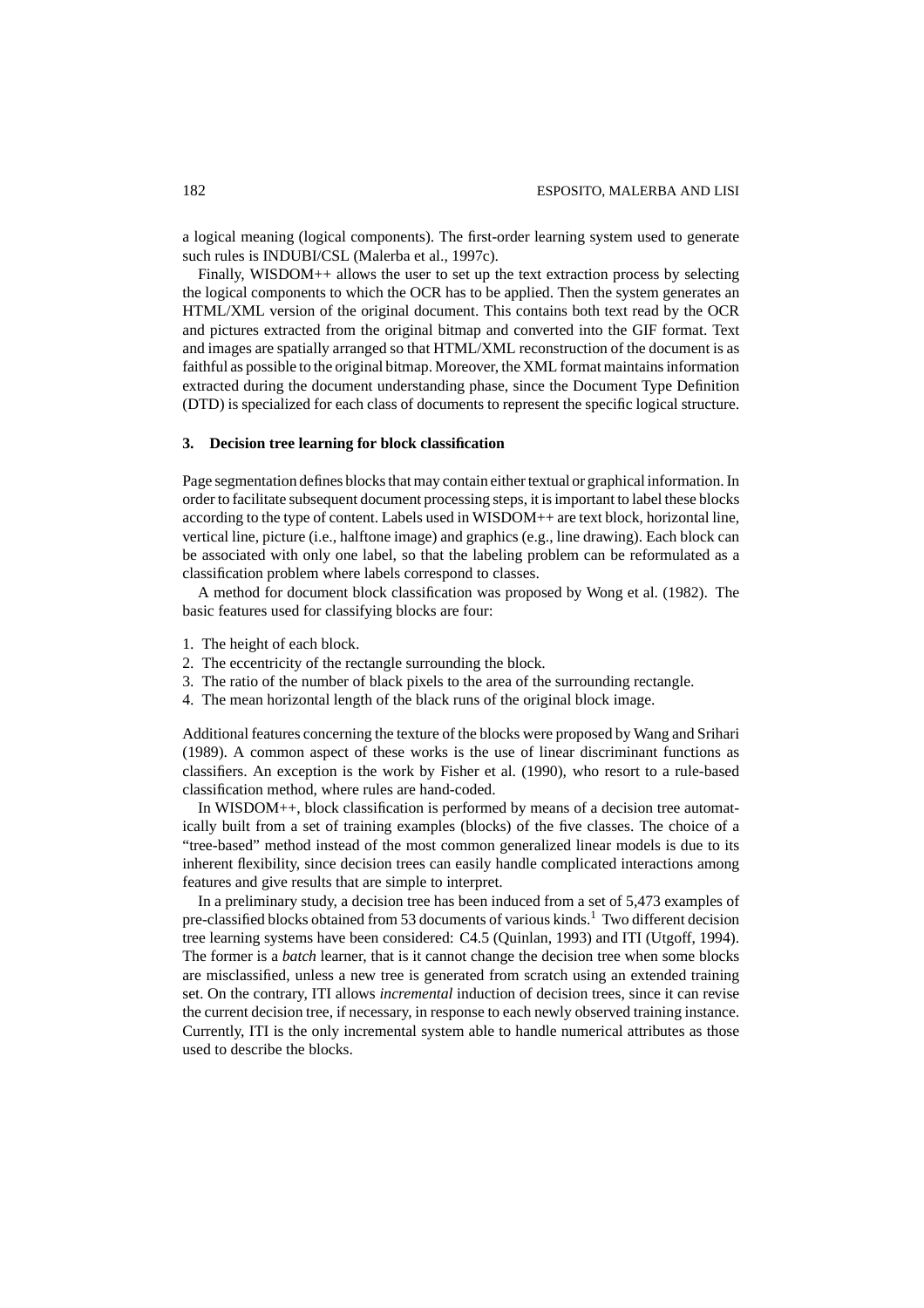*Table 1*. Experimental results for a ten-fold cross-validation performed on the data set of 5,473 examples. Both systems are allowed to prune the induced trees using their default pruning method (error-based pruning for C4.5 and MDL pruning for ITI).

|                       | C <sub>4.5</sub> | ITI   |
|-----------------------|------------------|-------|
| Average no. of leaves | 89.8             | 92.4  |
| Predictive accuracy   | 96.8             | 96.88 |

Actually, ITI can operate in three different ways. In the *batch* mode, it works in a way similar to C4.5. In the *normal* operation mode, it first updates the frequency counts associated to each node of the tree as soon as a new instance is received. Then it restructures the decision tree according to the updated frequency counts. When working in this mode, ITI builds trees with almost the same number of leaves and the same predictive accuracy of those induced with C4.5 (see Table 1). In the *error-correction* mode, frequency counts are updated only in case of misclassification of the new instance. The main difference between the two incremental modes is that the normal operation mode guarantees to build the same decision tree independently of the order in which examples are presented, while the error-correction mode does not.

From the practical point of view, the main problem we observed is that ITI creates large files (more than 10 Mb) when trained on the data set of 5,473 instances. The reason of this space inefficiency is due to the need of storing frequency counts of training examples in each node of the induced tree. This inefficiency can be contained (about 1.5 Mb) when the system operates in the error-correction mode, since frequency counts are updated only in case of misclassification.

Similar results have also been obtained in a recent empirical evaluation performed on a set of 112 documents (Altamura et al., 1999). In this case, the training set includes 9,429 examples and the decision tree built in the batch mode takes more than 24 Mb, while the decision tree obtained with the error-correction mode requires 982 Kb. Nevertheless, the difference between the predictive accuracy in the batch mode and in the error correction mode is less than 0.2% if estimated on an independent test set of 3,176 examples. The numerical features used by WISDOM++ to describe each block are reported in Table 2. Two features, namely width and F3, are never tested in the decision tree built with the pure error-correction mode. The former is especially useful to recognize horizontal/vertical lines, but the decision tree learning system prefers to test on the equally informative feature eccentricity. The latter is excluded since it characterizes extra-long runs of black pixels, as those found in newspaper headlines, while documents considered in this experiment have few occurrences of large text blocks.

Two new functions have been added to WISDOM++: The interactive correction of the results of the block classification, and the updating of the decision tree produced by ITI. The preference for ITI is due to the possibility of on-line training the document processing system: When users are dissatisfied with the classification performed by the induced decision tree, they can ask the system to revise the classifier without starting from scratch. In this way, some blocks (e.g., the logo of a business letter) can be considered text for some users and graphics for others.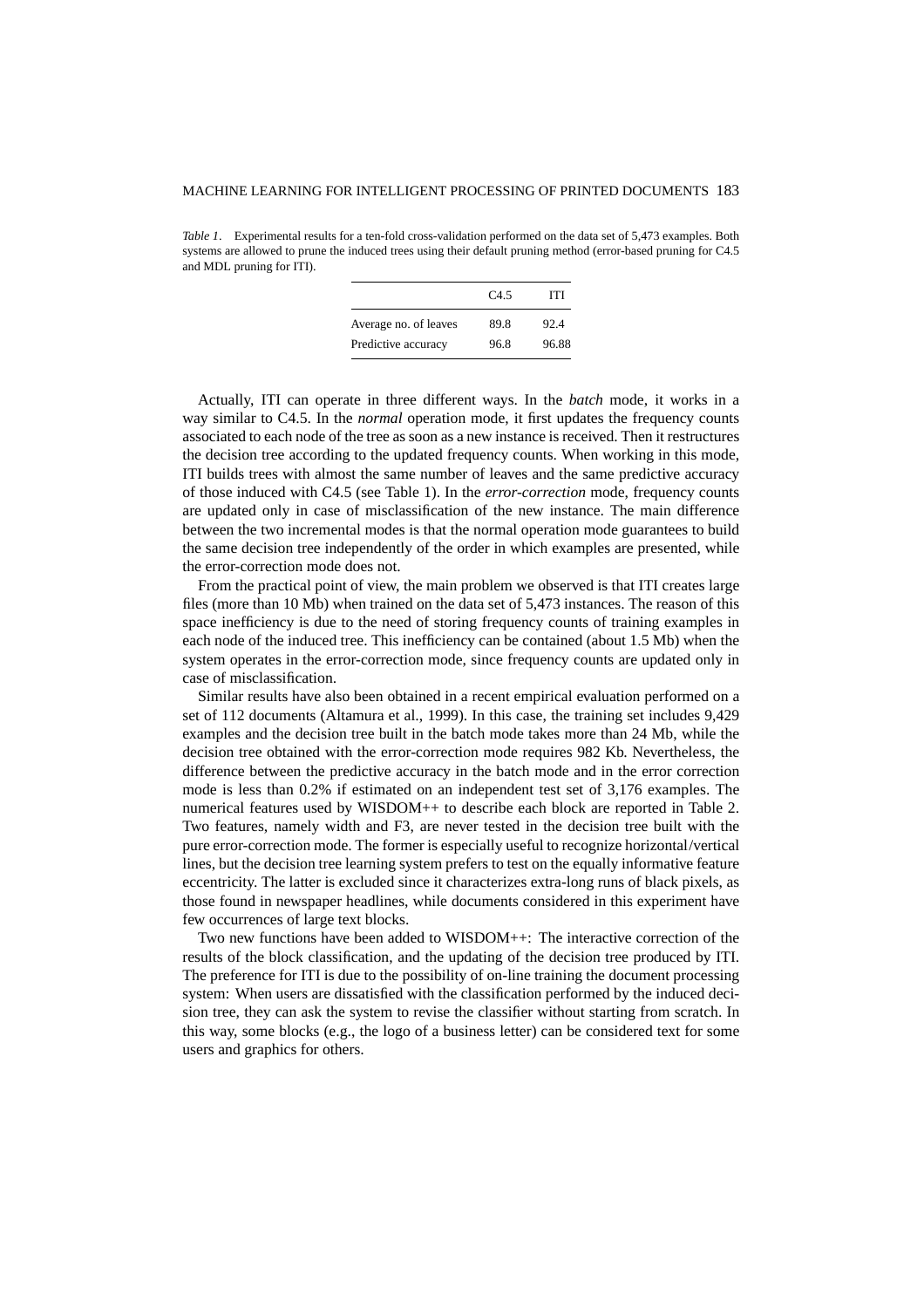| Description                                                                    |  |  |  |  |
|--------------------------------------------------------------------------------|--|--|--|--|
| Height of the reduced block image.                                             |  |  |  |  |
| Width of the reduced block image.                                              |  |  |  |  |
| Area of the reduced block image (Height * Width)                               |  |  |  |  |
| Eccentricity of the reduced block image (Width/Height)                         |  |  |  |  |
| Total number of black pixels in the reduced block image                        |  |  |  |  |
| Total number of black-white transitions in all rows of the reduced block image |  |  |  |  |
| Percentage of black pixels in the reduced block image (Blackpix/Area)          |  |  |  |  |
| Average number of black pixels per black-white transition (Blackpix/Bw_trans)  |  |  |  |  |
| Short run emphasis                                                             |  |  |  |  |
| Long run emphasis                                                              |  |  |  |  |
| Extra long run emphasis                                                        |  |  |  |  |
|                                                                                |  |  |  |  |

*Table 2*. Features used to describe segmented blocks.

# **4. First-order learning for document classification and understanding**

In a previous work on the problem of processing paper documents, a multistrategy learning approach was proposed to learn a set of rules for both document classification and document understanding (Esposito et al., 1994). In particular, a learning methodology that integrates a parametric and a conceptual learning method was adopted. In fact, the application required the management of first-order representations with both numeric and symbolic data, while the conceptual learning method was able to deal exclusively with symbolic data. The integrated learning methodology committed the management of all numeric attributes to the parametric method and the handling of symbolic attributes and relations to the first-order conceptual method. The main limitation of this approach is that the parametric method can manage only zero-order (i.e., feature vector) representations. Thus numeric attributes concerns only "global" properties of the whole document, while "local" properties of a component of the document (e.g., height, width and position) have to be discretized before starting the conceptual learning process.

Preliminary results obtained with the integrated approach were encouraging, but not totally satisfying. This prompted the investigation of an extension of the first-order learning method implemented in INDUBI/CSL (Malerba et al., 1997c), a general-purpose learning system used in this application.

### *4.1. The learning algorithm*

The learning problem solved by INDUBI/CSL is that of inducing a set of hypotheses  $H_1, H_2, \ldots, H_r$ , from a set E of training examples. Each hypothesis  $H_i$  is the description of a concept *Ci* .

The representation language adopted by the system has two distinct forms of *literals*:

 $f(t_1, \ldots, t_n) =$  *Value* (*simple literal*) and  $f(t_1, \ldots, t_n) \in$  *Range* (*set literal*)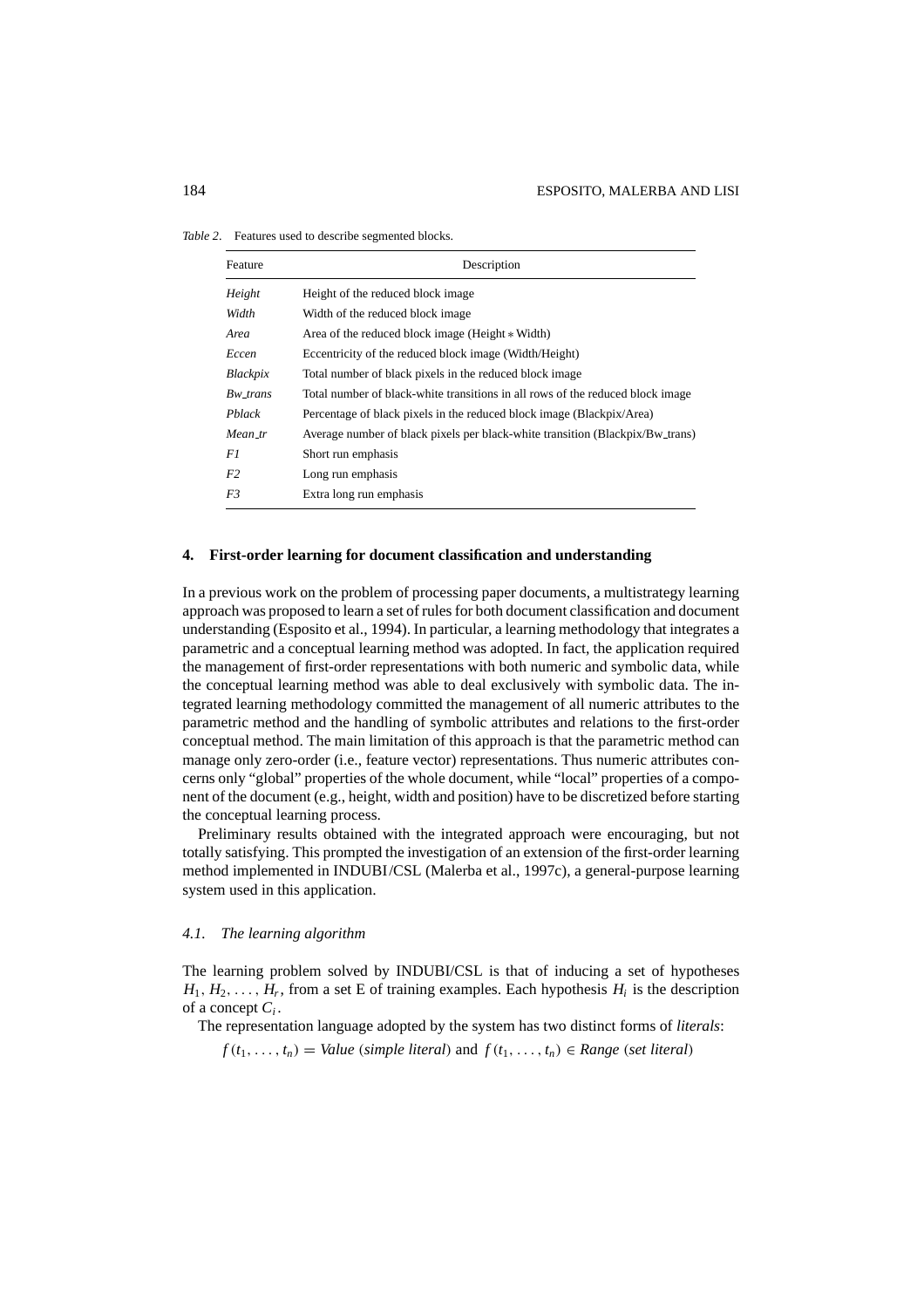where *f* is an *n*-ary function symbol, called *descriptor*, *ti*'s can be either variable or constant terms, *Value* is the value taken by f when applied to  $t_1, \ldots, t_n$ , and *Range* is a set of possible values taken by *f*. Some examples of literals are the following: *height*( $x$ 2)  $\in$  [1.1..2.1],  $color(x1) = red$ ,  $distance(x1, x2) \in [0.0..1.0]$ . Literals can be combined to form *definite clauses*:

 $L_0 \leftarrow L_1, L_2, \ldots, L_m$ 

where the simple literal  $L_0$  is called *head* of the clause, while the conjunction of simple or set literals  $L_1, L_2, \ldots, L_m$  is named *body*. Definite clauses of interest for classification problems satisfy two different constraints: *Linkedness* (Helft, 1987) and *range-restrictedness* (De Raedt, 1992).

Each training example is represented as a single ground, linked and range-restricted definite clause. On the contrary, a hypothesis *H* is a set of linked, range-restricted definite clauses, called *rule*, such that all clauses have the same head and no constant terms. Permitted literals in *H* can be either single-valued or range-valued.

At the high level INDUBI/CSL implements a *separate-and-conquer* (or *sequential covering* (Mitchell, 1997)) search strategy to generate a rule. With reference to figure 5, the *separate* stage corresponds to the external loop that checks for the completeness of the current rule.<sup>2</sup> If this check fails, the search for a new consistent clause is begun.<sup>3</sup> The search space for the separate stage is the set of rules, while the search space of the *conquer*stage is the set of clauses. The conquer stage performs a general-to-specific beam-search to construct a new consistent, linked and range-restricted clause. The separate-and-conquer search strategy is adopted in other well-known learning systems, such as FOIL (Quinlan and Cameron-Jones, 1993). On the other hand, INDUBI/CSL bases the conquer phase on the concept of *seed* example, whose aim is that of guiding the generalization process. Indeed, if  $e^+$  is a positive example to be explained by a hypothesis *H*, then *H* should contain at least one clause *C* that generalizes  $e^+$ . Such a clause can be obtained from  $e^+$  by applying two distinct operators: *Dropping-condition* (or *dropping-literal*) and *turning-constants-into-variables*.

- Separate-and-Conquer(Examples, Concept, M, N, P, ConsCrit, SpecCrit):  $\mathbf{1}$
- $E^+ :=$  set of positive Examples of Concept;  $\overline{2}$
- $E^- :=$  set of negative Examples of Concept;  $3.$
- $\overline{4}$ .  $E_0^+ := E^+;$
- 5. LearnedRule :=  $\emptyset$ ;
- $6.$ while  $E^+ \neq \emptyset$  do
- 7. select the seed  $e^+$  from  $E^+$
- 8. Cons := Beam-Search-for-Consistent-Clauses(e<sup>+</sup>, E<sup>+</sup>, E<sup>-</sup>, E<sub>0</sub><sup>+</sup>, M, N, P, SpecCrit);
- 9.  $Best := Select-Best-Cons(Cons, ConsCrit);$
- $10.$ LearnedRule := LearnedRule  $\cup$  {Best};
- 11.  $E^+ := E^+ \overline{Best}$  (Best,  $E^+$ );
- 12.  $endwhile;$
- 13. return(LearnedRule).

*Figure 5.* Separate-and-conquer search strategy.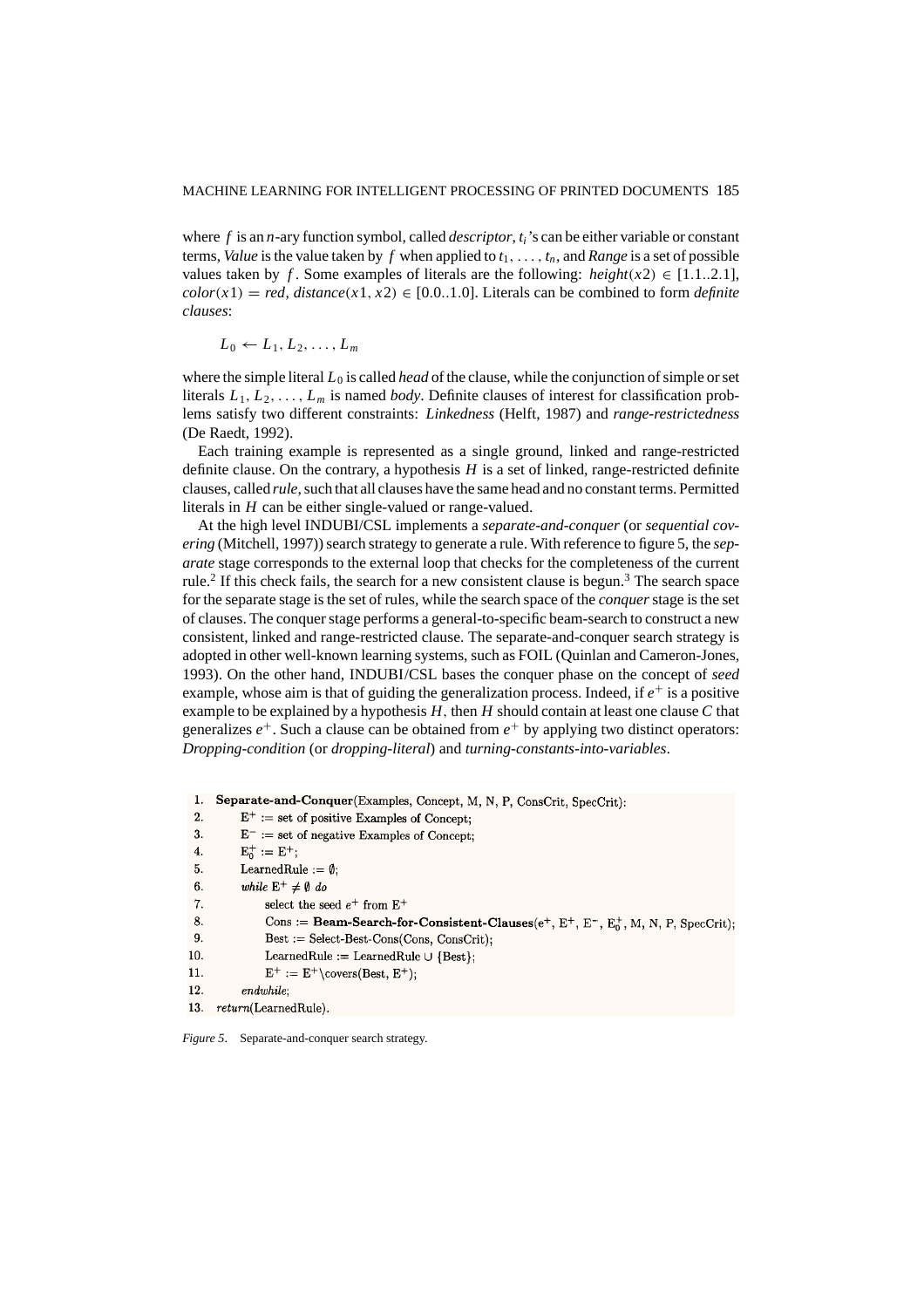| 1.  | <b>Beam-Search-for-Consistent-Clauses</b> ( $e^+$ , $E^+$ , $E^-$ , $E_0^+$ , M, N, P, SpecCrit):            |
|-----|--------------------------------------------------------------------------------------------------------------|
| 2.  | $\text{Spec} := \{ \text{Turning-Constants-into-Variables}(\text{head}(e^+) \leftarrow, \emptyset, e^+) \};$ |
| 3.  | $Cons := \emptyset$ :                                                                                        |
| 4.  | while Spec $\neq \emptyset$ and $ Cons  < M$ do                                                              |
| 5.  | $OldSpec := Spec$                                                                                            |
| 6.  | $\text{Spec} := \emptyset$ :                                                                                 |
| 7.  | foreach clause G in OldSpec do                                                                               |
| 8.  | $Spec := Spec \cup Specialize-G-by-Adding-a-Literal(G, e^+, N, E^+, E^-);$                                   |
| 9.  | endforeach.                                                                                                  |
| 10. | Cons := Cons $\cup$ {consistent(Spec) $\cap$ range-restricted(Spec)};                                        |
| 11. | Spec := Select-Best-Spec(Spec, P, SpecCrit, $E^+$ , $E^-$ , $E^+$ );                                         |
| 12. | end while                                                                                                    |
| 13. | <i>return</i> (Cons).                                                                                        |

*Figure 6.* Beam search for consistent clauses that cover  $e^+$ .

To sum up, INDUBI/CSL starts with a seed example *e*<sup>+</sup> and generates a set *Cons* of clauses that are consistent and cover *e*+. The best clause is selected from *Cons* according to a user-defined preference criterion (*ConsCrit*), and the positive examples covered by such a clause are removed from the set of examples to be covered. If there are still some positive examples to be covered, a new seed will be selected in the next iteration.

In the beam search (see figure 6), INDUBI/CSL searches for *M*, if any, distinct clauses that are consistent and range-restricted. Instead of searching *bottom-up* by turning constants of  $e^+$  into variables and then progressively dropping literals in the body, the system proceeds *top-down* by specializing the most general hypothesis that covers  $e^+$ . Such a hypothesis is a definite clause with empty body,

$$
f(X_1,\ldots,X_n)=Value \leftarrow
$$

which is obtained by applying the operator turning-constants-into-variables to the head of *e*+. The specialization operator applied in this search is named *adding-literal* and it is the dual of the generalization operator dropping-literal. During this top-down search, INDUBI/CSL ranks clauses according to a user-defined preference criterion (*SpecCrit*). Consistent clauses are copied into *Cons* and the first *P* clauses are selected for the next specialization step. *P* is the *beam* of the search.

The specialization operator has been extended in order to handle both numeric and symbolic descriptors (Malerba et al., 1997a). This extension satisfies the following conditions:

- 1. The specialized clause has to be linked.
- 2. In the case of numerical descriptors, the specialization of a clause *G* is obtained by adding literals of the type  $f(X_1, \ldots, X_n) \in [a,b]$ , where the interval  $[a,b]$  is defined according to *G* itself (*on-line local discretization*).
- 3. The heuristic function used to choose among different intervals [*a*..*b*] should satisfy a property that reduces the computational complexity of the operator.
- 4. The specialized clause should cover the seed example  $e^+$ .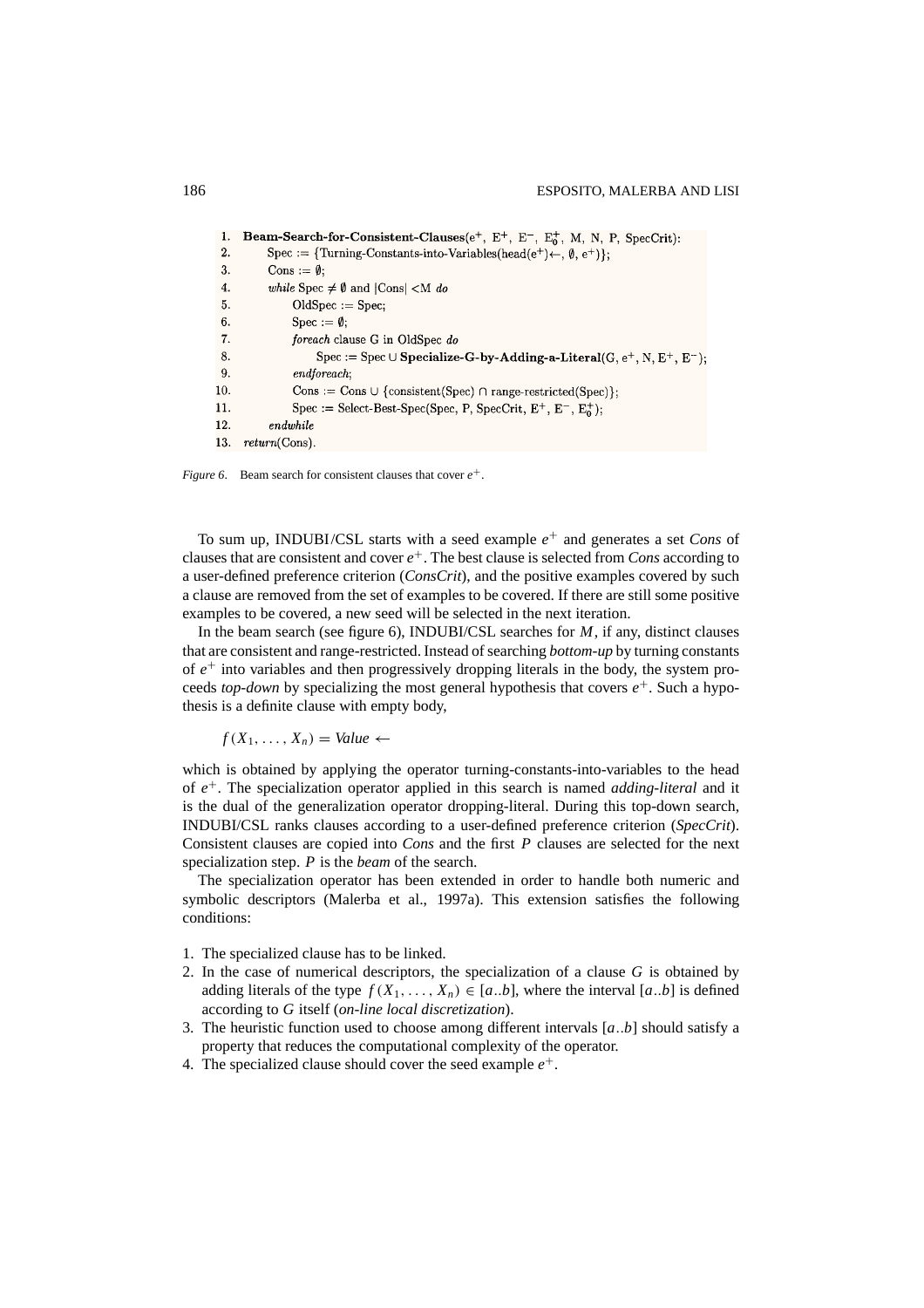#### MACHINE LEARNING FOR INTELLIGENT PROCESSING OF PRINTED DOCUMENTS 187

| 1.  | <b>Specialize-G-by-Adding-a-Literal</b> (G, $e^+$ , N, $E^+$ , $E^-$ ):                     |
|-----|---------------------------------------------------------------------------------------------|
| 2.  | List-linked := $\emptyset$ ;                                                                |
| 3.  | foreach literal Lit in $e^+$ do                                                             |
| 4.  | $[f(X_1, \ldots, X_n)=Value] :=$ Turning-Constants-into-Variables(Lit, G, e <sup>+</sup> ); |
| 5.  | <i>if</i> $[f(X_1,,X_n)=Value]$ is linked to G then                                         |
| 6.  | <i>if</i> the descriptor $f$ is numeric then                                                |
| 7.  | Set-literal := Determine-Range( $[f(X_1, , X_n)=Value], e^+, E^+, E^-);$                    |
| 8.  | <i>if</i> Set-literal≠nil then add Set-literal to List-linked endif                         |
| 9.  | else                                                                                        |
| 10. | if $f(X_1,,X_n)$ =Value is not in G then                                                    |
| 11. | add $[f(X_1, \ldots, X_n)=Value]$ to List-linked                                            |
| 12. | endif                                                                                       |
| 13. | endif                                                                                       |
| 14. | endforeach                                                                                  |
| 15. | $LL := Select-Best-List-linked(List-linked, N)$                                             |
| 16. | $GSpec := \emptyset$                                                                        |
| 17. | foreach literal L in LL do                                                                  |
| 18. | $GSpec := GSpec \cup Specialize-G-by-Adding-L(G, L);$                                       |
| 19. | endif                                                                                       |
| 20. | return (GSpec).                                                                             |

*Figure 7*. Specialization operator for definite clauses.

# *4.2. The specialization operator*

In order to specialize a clause *G*, INDUBI/CSL has to choose some literals to be added. All candidate literals are generalizations of literals in the seed, *e*+, obtained by turning distinct constants into distinct variables. Both numeric and symbolic data are handled in the same way (see figure 7). The only difference is that numeric literals already present in *G* can be reconsidered later on. In this case, the best (sub-)interval is recomputed, since it may be influenced by the addition of further literals. For the specialization process, only a subset of N linked literals is actually considered: the selection of literals is based on the cost associated to the descriptor  $f$ , so that the user can express a preference for some literals.

In order to compute the interval for numeric literals (see figure 8), the system builds a table associated to the term  $f(X_1, \ldots, X_n)$  by matching the specialized clause

$$
G': G, f(X_1, \ldots, X_n) \in [-\infty.. + \infty]
$$

with positive and negative examples. Each example produces as many entries as the number of unifiers. The table, initially empty, contains pairsh*Value*, *Class*i, where*Class* can be either + or − according to the sign of the example *e* from which *Value* is taken, while *Value* is determined by considering the literal of *e* that unifies with  $f(X_1, \ldots, X_n) \in [-\infty, +\infty]$ . Then the problem is finding the interval that best discriminates positive from negative examples. Any threshold value  $\alpha$  lying between two consecutive distinct values defines two disjoint intervals: The left interval  $[l_1, l_2]$  and the right interval  $[r_1, r_2]$ . The lower bound  $l_1$ of the left interval is the smallest value in the table with  $a + sign$ , while the upper bound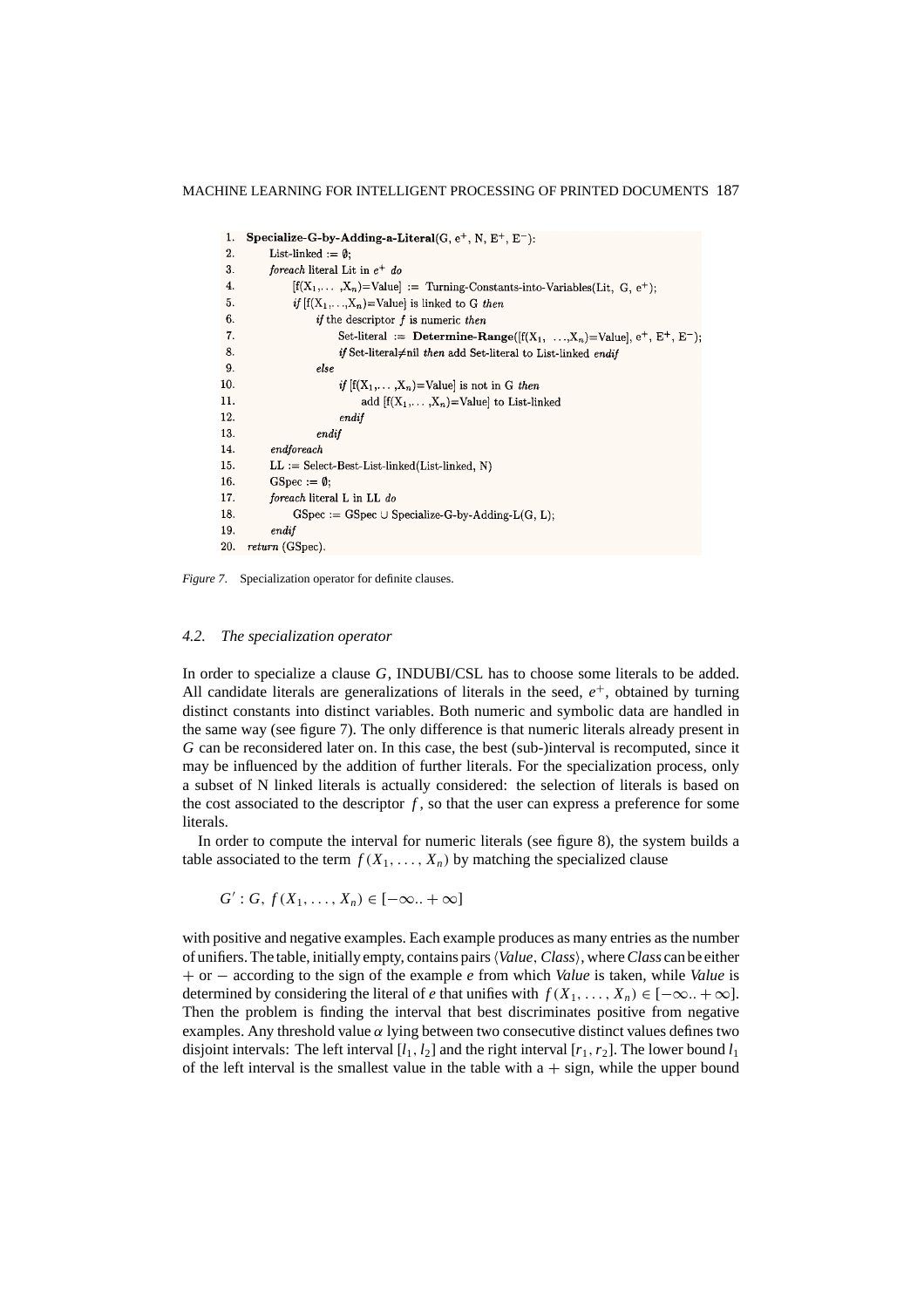| 1.  | Determine-Range( $[f(X_1,,X_n)$ =SeedValue], e <sup>+</sup> , E <sup>+</sup> , E <sup>-</sup> ) |
|-----|-------------------------------------------------------------------------------------------------|
| 2.  | initialize table $T[f(X_1,,X_n)]$                                                               |
| 3.  | <i>foreach</i> example e in $E^+$ do                                                            |
| 4.  | foreach substitution $\theta$ s.t. $G,f(X_1,,X_n) \in [-\infty, +\infty]$ covers e do           |
| 5.  | select the literal $[f(X_1,,X_n)=Value]\theta$ of e                                             |
| 6.  | add the tuple $\langle$ Value,+ $\rangle$ to the table $T[f(X_1,,X_n)]$ ;                       |
| 7.  | endforeach                                                                                      |
| 8.  | endforeach                                                                                      |
| 9.  | foreach example $e$ in $E^-$ do                                                                 |
| 10. | foreach substitution $\theta$ s.t. $G, f(X_1, \ldots, X_n) \in [-\infty + \infty]$ covers e do  |
| 11. | select the literal $[f(X_1,,X_n)]=\text{Value}]\theta$ of $e$                                   |
| 12. | add the tuple $\langle$ Value,- $\rangle$ to the table $T[f(X_1,,X_n)]$ ;                       |
| 13. | endforeach                                                                                      |
| 14. | end for each                                                                                    |
| 15. | sort table $T[f(X_1,,X_n)]$ on the Value field                                                  |
| 16. | Cut := Determine-All-Cut-Points $(T[f(X_1,,X_n)])$                                              |
| 17. | $MaxIG := -\infty$                                                                              |
| 18. | foreach cut-point $\alpha$ in Cut do                                                            |
| 19. | determine $[l_1, l_2], [r_1, r_2]$ with $l_2 < \alpha < r_1$                                    |
| 20. | <i>if</i> SeedValue $[l_1, l_2]$ then AdmissibleInterval $:= [l_1, l_2]$                        |
| 21. | <i>else</i> AdmissibleInterval := $[r_1, r_2]$ <i>endif</i>                                     |
| 22. | $IG := Information-Gain (T[f(X_1,,X_n)],$ AdmissibleInterval)                                   |
| 23. | if IG>MaxIG then                                                                                |
| 24. | $BestInterval := AdmissibleInterval$                                                            |
| 25. | $MaxIG := IG$                                                                                   |
| 26. | endif                                                                                           |
| 27. | end for each                                                                                    |
| 28. | if $MaxIG \neq -\infty$ then return(f(X <sub>1</sub> , ,X <sub>n</sub> ) $\in$ BestInterval)    |
| 29. | else return(nil) endif                                                                          |

*Figure 8*. Choice of the best interval for numeric descriptors.

 $l_2$  is the largest value in the table that does not exceed the threshold  $\alpha$ . On the contrary, the lower bound  $r_1$  of the right interval is the smallest value in the table that exceeds  $\alpha$ , while the upper bound  $r_2$  is the largest value with  $a + sign$ . When one of the two intervals contains no positive value, then it is set to *undefined*. At least one of the two intervals must be defined, since the table contains at least one entry  $\langle \textit{SeedValue}, + \rangle$  for the value taken by  $f(X_1, \ldots, X_n)$  in the seed. Not all defined intervals are to be considered, since the specialized clause

 $G''$  : *G*,  $f(X_1, ..., X_n) \in Range$ 

for a given *Range* might no longer cover the seed example  $e^+$ . Those intervals that include the *SeedValue* are said to be *admissible*, because they guarantee that the corresponding specializations still cover *e*+.

The best admissible interval is selected according to an information-theoretic heuristics. By looking at the table as a source of messages labeled + and −, the expected information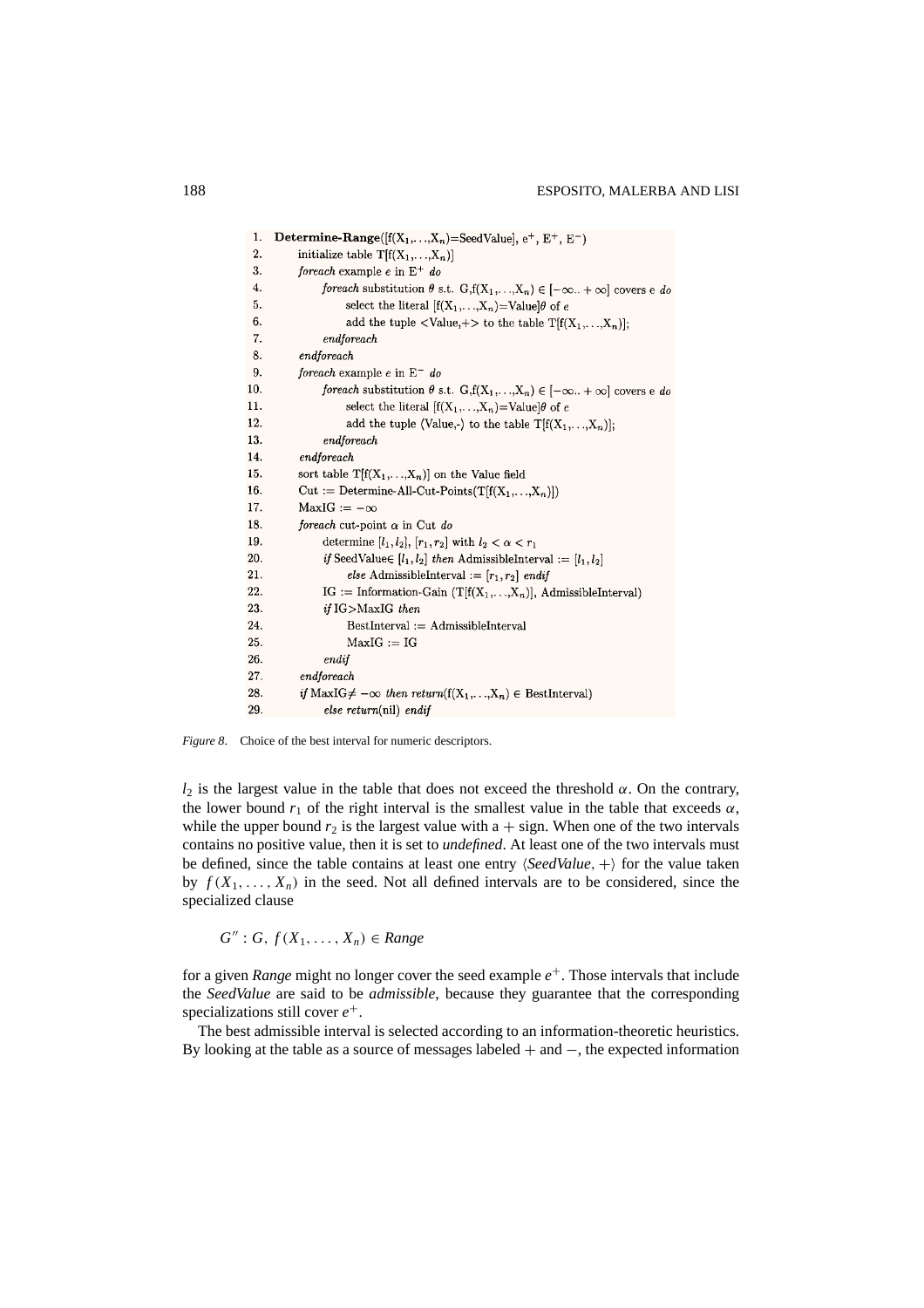on the class membership conveyed from a randomly selected message is:

$$
info(n^{+}, n^{-}) = -\frac{n^{+}}{n^{+} + n^{-}} \log_{2} \frac{n^{+}}{n^{+} + n^{-}} - \frac{n^{-}}{n^{+} + n^{-}} \log_{2} \frac{n^{-}}{n^{+} + n^{-}}
$$

where *n*<sup>+</sup> and *n*<sup>−</sup> are the number of values in the table with a positive and a negative sign, respectively. If we partition the table into two subsets,  $S_1$  and  $S_2$ , the former containing  $n_1^+ + n_1^-$  values falling within an admissible interval and the latter containing the remaining values, the information provided by  $S_1$  will be close to zero when almost all cases have the same  $+$  or  $-$  sign. Although the information prefers partitions that cover a large number of cases of a single class and a few cases of other classes, we must bias such a preference towards intervals with a high number of positive cases, as well. The following *weighted entropy*:

$$
E(n_1^+, n_1^-) = \frac{n_1^-}{n_1^+} \text{info}(n_1^+, n_1^-)
$$

penalizes those admissible intervals with a low percentage of positive cases. A heuristic criterion is that of choosing the admissible interval that minimizes the weighted entropy. It differs from that adopted in C4.5, where the entropy is not weighted, and in FOIL where only the information content of the positive class is considered.

As a concrete illustration of the procedure *determine-range*, consider the table below.

| Value   0.5 0.7 0.9 1.0 1.5 1.5 1.5 1.7 2.5 2.5 |  |  |  |  |  |  |
|-------------------------------------------------|--|--|--|--|--|--|
| Sign   + - - - - - + + - +                      |  |  |  |  |  |  |

There are four possible cut points that generate the following intervals:

| $\alpha$     | 0.60       | 1.25       | 1.60       | 2.10       |
|--------------|------------|------------|------------|------------|
| $[l_1, l_2]$ | [0.500.50] | [0.501.00] | [0.501.50] | [0.501.70] |
| $[r_1, r_2]$ | [0.702.50] | [1.502.50] | [1.702.50] | [2.502.50] |

Let us suppose that *Seed\_value* equals 1.50. Then only those intervals including 1.50 are admissible. The weighted entropy for each of them is

| Admissible interval | [0.702.50] | [1.502.50] | [0.501.50] | [0.501.70] |
|---------------------|------------|------------|------------|------------|
| Entropy $E$         | 1.836592   | 1.000000   | 2.157801   | 1.590723   |

Thus, the best interval is the second one, with weighted entropy equal to 1.0.

Note that cut points 0.80 and 0.95 have not been considered. Indeed, only those between two consecutive distinct values with a different sign (*boundary points*) are considered. This choice is due to the following theorem: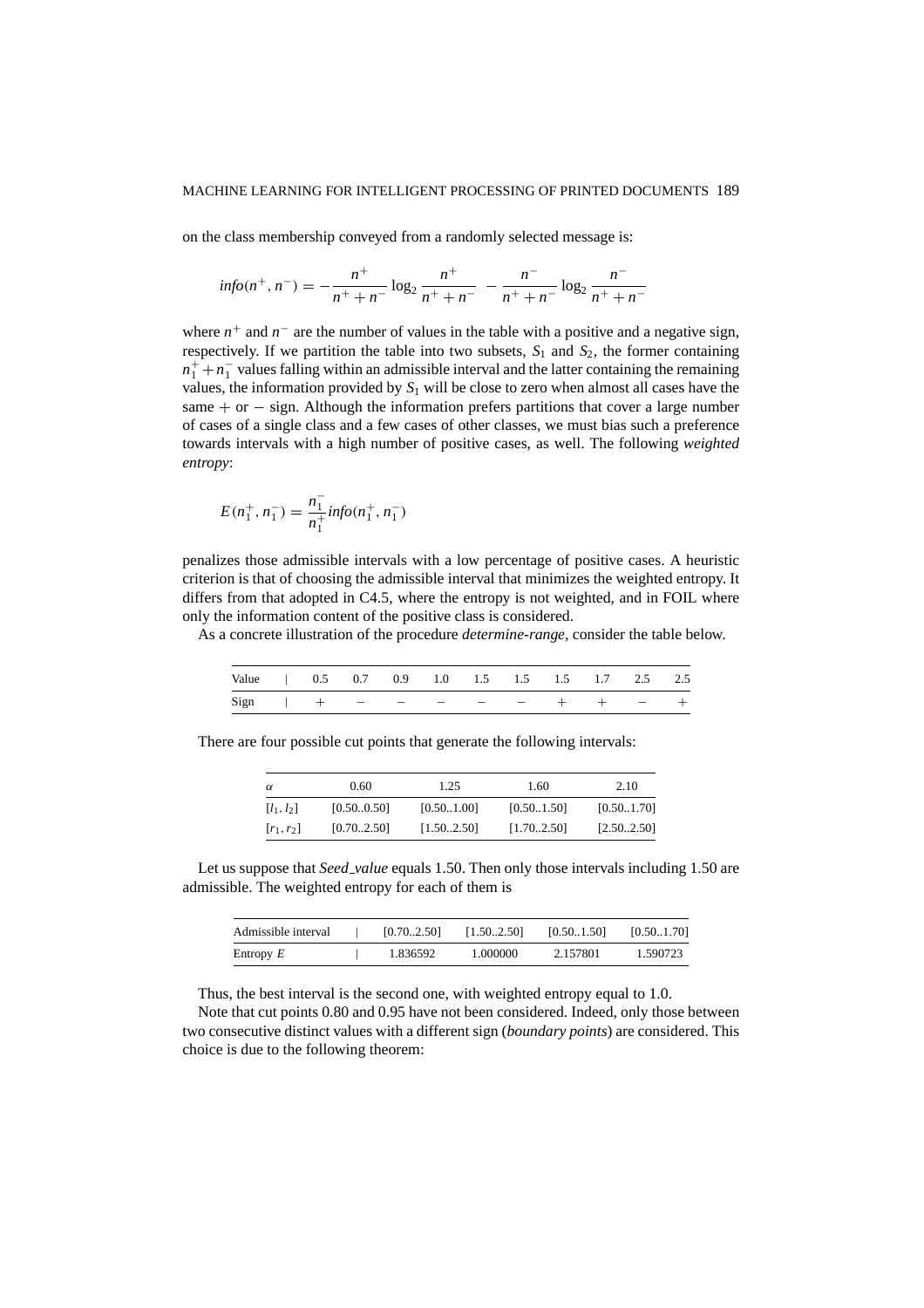# **Theorem 1.** *If a cut-point*  $\alpha$  *minimizes the measure*  $E(n_1^+, n_1^-)$ *, then*  $\alpha$  *is a boundary point.*

The proof is reported in Appendix A. This result helps to reduce computational complexity of the procedure *determine-range* by considering only boundary points. Actually, the theorem above is similar to that proved by Fayyad and Irani (1992) for a different measure, namely the "unweighted" class information entropy computed in some decision tree learning systems.

# *4.3. Handling numerical data in first-order learning: other approaches*

The first attempt to deal with continuous-valued attributes in first-order systems that learn classification was made by Bergadano and Bisio (1988), who proposed a method to automatically set some parameters of predicate "schemes" with a parametric semantics. Later on, a two-step approach was implemented in the system ML-SMART (Botta and Giordana, 1991): First, a tentative numerical parameter is learned, and then a standard genetic algorithm is applied to refine the numerical knowledge. On the contrary, the system Rigel (Gemello et al., 1991) discretizes continuous data by applying a generalization operator called *consistent extending reference rule*, which extends the reference of a selector, that is the set of values taken by a function  $f$ . Values are added only if this increases the number of covered positive examples without covering negative ones. A different approach was proposed by Esposito et al. (1993) who combined a discriminant analysis technique for linear classification with a first-order learning method, so that the numerical information is handled by linear classifiers, while the symbolic attributes and relations are used by the first-order learning system. A common characteristic of all these approaches is that they have been conceived for systems that can learn only rules with nullary predicates in the head, that is with predicates corresponding to propositional classes.

Dzeroski and Bratko (1996) proposed transforming first-order representations into propositional form, in order to handle real numbers by means of techniques already tested in decision tree learning systems. Nevertheless, the transformation algorithm is applicable only when the background relations are *determinate* (Lavrac and Dzeroski, 1994).

A different approach has been adopted in FOIL 6.2 (Quinlan and Cameron-Jones, 1993). The system automatically produces comparative literals of type  $V_i > k$ ,  $V_i \leq k$ ,  $V_i > V_i$ ,  $V_i \leq V_j$ , where  $V_i$  and  $V_j$  are numerical variables already present in other non-comparative literals and *k* is a numerical threshold. The selection of the threshold is based on an information-theoretic measure, which is different from that adopted in our system. Indeed, FOIL's specialization operator does not guarantee it will cover a specific positive example, the seed. Other differences between the two systems concern the top-down learning process (beam-search, seed-driven vs. hill-climbing, information-gain-driven), and the stopping criterion (at least *M* consistent hypotheses found vs. minimum description length).

Much related work can also be found in other contexts, such as qualitative and relational regression in inductive logic programming, and learning numerical constraints in inductive constraint logic programming. An updated review can be found in Lavrac et al. (1996).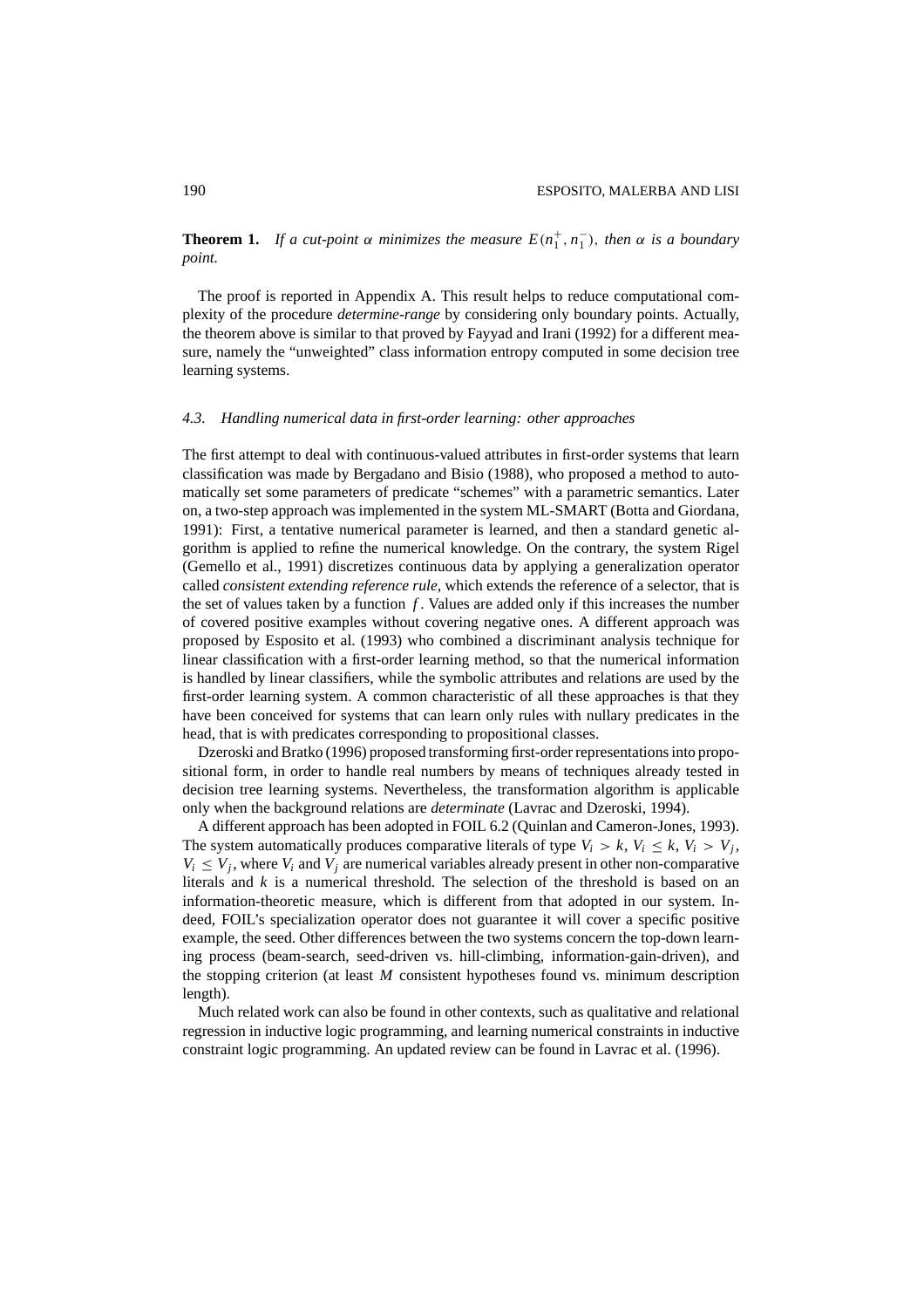#### **5. Experimental results on document classification and understanding**

In order to test the efficiency and the effectiveness of the first-order learning algorithm, an experiment on the domains of document classification and understanding has been organized.

INDUBI/CSL has been applied to the problems of classifying and understanding a set of 112 real, single-page documents distributed as follows: Twenty-eight articles of ICML'95, thirty articles of ISMIS'94,<sup>4</sup> thirty-four articles of IEEE Transactions on Pattern Analysis and Machine Intelligence (TPAMI),<sup>5</sup> and twenty documents of different type or published on other proceedings, transactions and journals (Reject). All documents of the first three classes are first-pages of articles. For ICML'95 papers, five logical components are of interest, namely page number, title, author, abstract and body of the paper. For ISMIS'94 papers the following logical components are considered: Title, author, abstract and body of the paper. Finally, for TPAMI papers only five logical components are defined, namely running head, page number, title, abstract, and body of the paper. For the remaining documents it was not possible to define a set of logical components because of the high variability. Thus there are four learning problems to be solved: Learning to classify documents in the classes ICML'95, ISMIS'94, TPAMI and Reject, and learning to identify logical components in ICML'95/ ISMIS'94/TPAMI papers. In document understanding problems each document generates as many training examples as the number of layout components (in this experiment, only components at the *frame2* level are considered). Each training example is represented as a definite ground clause, where different constants represent distinct components of a page layout. The choice of a representation language for the description of the layout of each document is very important. In previous experiments we used only symbolic descriptors by discretizing numeric attributes such as height, width and position of a block (see Table 3). Since the current release of INDUBI/CSL is able to handle numerical descriptors as well, we decided to organize an experiment to test the improvement of the generated rules in terms of accuracy, learning time and simplicity.

The experimental procedure followed is ten-fold cross validation. At each trial three statistics are collected: Number of errors on the test cases, number of generated clauses, and learning time. Results for the document classification are reported in Table 4. The entries labelled 'mixed' refer to symbolic/numeric representation and on-line discretization.

In the document classification problem, the average number of errors for mixed data is significantly lower than the average number of errors for symbolic data. Indeed, the *p*-value returned by the non-parametric Wilcoxon signed-ranks test (Orkin and Drogin, 1990) is 0.0144. Moreover, the introduction of numerical descriptors simplifies the classification rules, although the learning time is doubled (time is in prime minutes and refers to a SUN 10). Two examples of rules learned by the embedded system are reported below. It is worthwhile to observe that such rules capture some spatial relationships between layout components, thus confirming the importance of adopting a first-order representation:

 $class(X) = i$ *cml*  $\leftarrow$  *part*  $of(X, Y)$ , *on*  $top(W, Z)$ , *on*  $top(Y, U)$ , *to right*(*Y*,*V*),  $alignment(Z, U) = only\_left\_col$ ,  $alignment(V, Y) = only middle$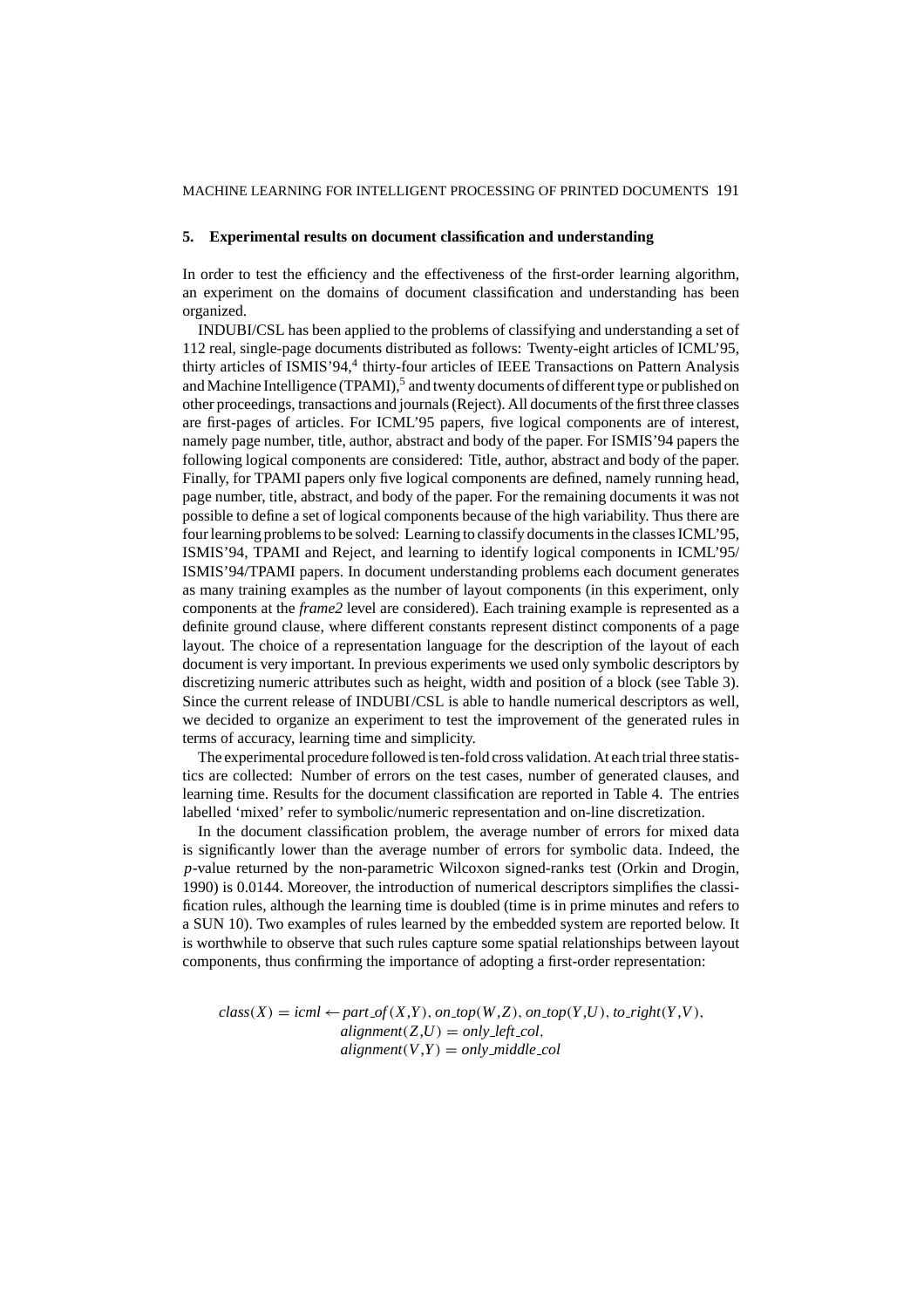*Table 3*. Descriptors used in the first-order representation of the layout components.

| Descriptor name          | Definition                                                                                                                                                                           |
|--------------------------|--------------------------------------------------------------------------------------------------------------------------------------------------------------------------------------|
| width(block)             | Integer domain (1640) in numerical descriptions                                                                                                                                      |
|                          | Linear domain in symbolic descriptions: very_very_small, very_small,<br>small, medium_small, medium, medium_large, large, very_large,<br>very very large                             |
| height(block)            | Integer domain (1875) in numerical descriptions                                                                                                                                      |
|                          | Linear domain in symbolic descriptions: very_very_small, very_small,<br>small, medium_small, medium, medium_large, large, very_large,<br>very very large                             |
| x pos centre(block)      | Integer domain                                                                                                                                                                       |
| y pos centre(block)      | Integer domain                                                                                                                                                                       |
| <i>position(block)</i>   | Nominal domain (used in symbolic descriptions in the place of<br>x pos centre and y pos centre): top left, top, top right, left, center,<br>right, bottom left, bottom, bottom right |
| type_of(block)           | Nominal domain: text, hor line, image, ver line, graphic, mixed                                                                                                                      |
| part_of(block1,block2)   | Boolean domain: true if block1 contains block2                                                                                                                                       |
| on_top(block1,block2)    | Boolean domain: true if block1 is above block2                                                                                                                                       |
| to_right(block1,block2)  | Boolean domain: true if block2 is to the right of block1                                                                                                                             |
| alignment(block1,block2) | Nominal domain: only left col, only right col, only middle col,<br>only upper row, only lower row, only middle row                                                                   |

*Table 4*. Experimental results for document classification.

|              | Av. no. errors |       | No. clauses |       | Av. learning time |       |
|--------------|----------------|-------|-------------|-------|-------------------|-------|
| Class        | Symbolic       | Mixed | Symbolic    | Mixed | Symbolic          | Mixed |
| ICML'95      | 1.4            | 0.8   | 4.8         | 2.0   | 4:42              | 9:54  |
| ISMIS'94     | 1.3            | 0.2   | 5.7         | 1.0   | 5:30              | 9:18  |
| <b>TPAMI</b> | 1.0            | 0.7   | 4.4         | 1.9   | 5:06              | 10:06 |
| <b>TOTAL</b> | 3.7            | 1.7   | 14.9        | 4.9   | 15:36             | 29:30 |

 $class(X) = i$ *cml*  $\leftarrow$  *part\_of*(*X,Y*), *x\_pos\_centre*(*Y*)  $\in$  [301..557], *y pos centre*(*Y* ) ∈ [25..190],  $on\_top(V, Y)$ ,  $on\_top(Z, V)$ ,  $on\_top(W, Y)$ 

Results for the three document understanding problems are reported in Table 5. The set of rules learned by INDUBI/CSL for the ICML95 documents in one experiment are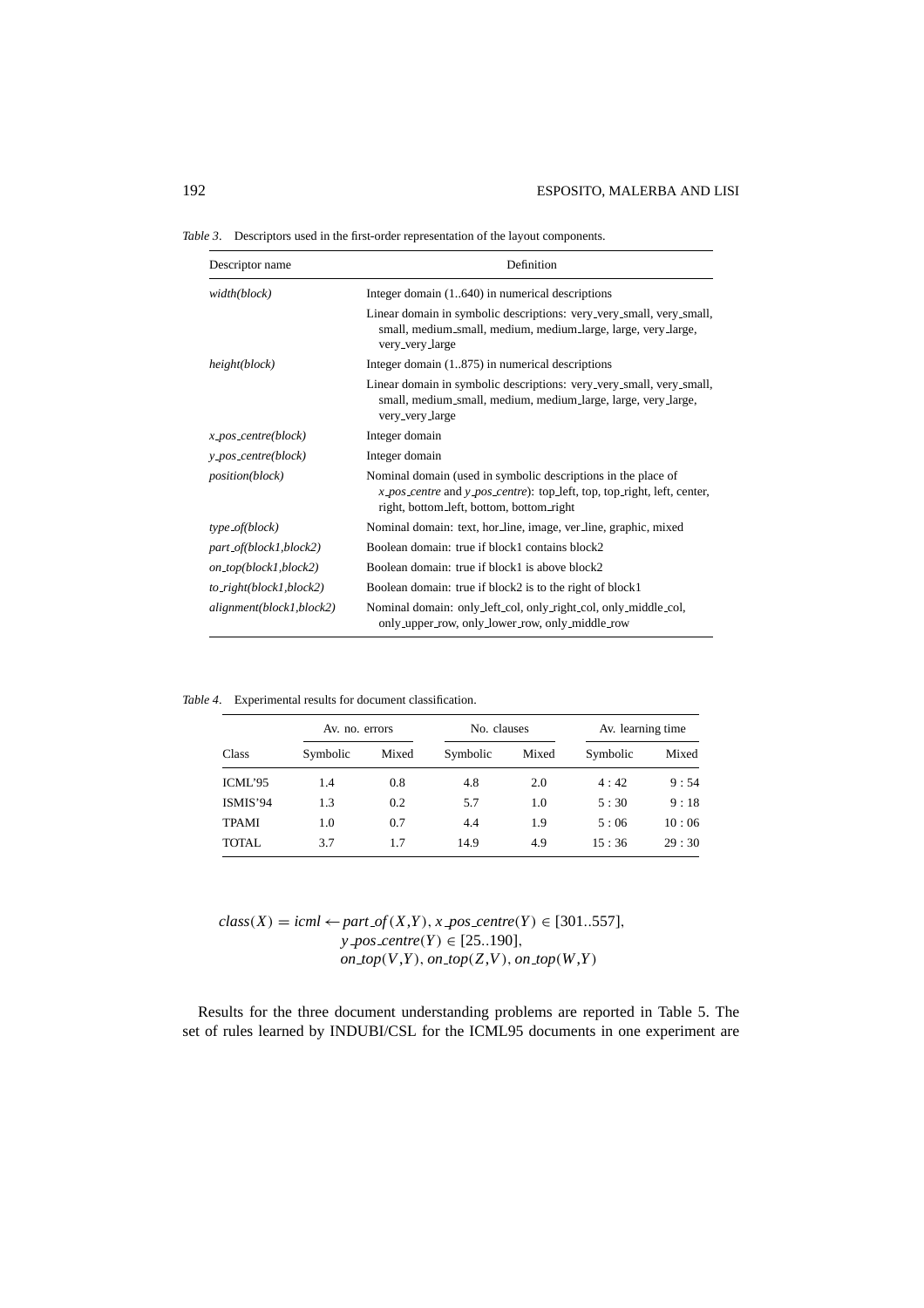*Table 5*. Experimental results for document understanding.

|              | Av. no. errors |       | No. clauses |       | Av. learning time |       |
|--------------|----------------|-------|-------------|-------|-------------------|-------|
| Class        | Symbolic       | Mixed | Symbolic    | Mixed | Symbolic          | Mixed |
| ICML'95      | 6.6            | 3.2   | 31.6        | 8.4   | 44:30             | 26:00 |
| ISMIS'94     | 6.3            | 3.2   | 43.8        | 10.8  | 50:36             | 25:24 |
| <b>TPAMI</b> | 9.2            | 2.0   | 39.5        | 9.0   | $30 \cdot 24$     | 32:00 |

reported below:

|                             | $logic\_type(X) = page_number \leftarrow width(X) \in [816], height(X) \in [78]$ |
|-----------------------------|----------------------------------------------------------------------------------|
| $logic\_type(X) = title$    | $\leftarrow \text{height}(X) \in [1331],$                                        |
|                             | <i>x</i> pos_centre( <i>X</i> ) $\in$ [280348]                                   |
| $logic\_type(X) = author$   | $\leftarrow$ height(X) $\in$ [4279],                                             |
|                             | y pos_centre(X) $\in$ [173279]                                                   |
| $logic\_type(X) = abstract$ | $\leftarrow$ y pos centre(X) $\in$ [256526],                                     |
|                             | on top(Y, X), to right(X, Z)                                                     |
| $logic\_type(X) = abstract$ | $\leftarrow$ x pos centre(X) $\in$ [147218],                                     |
|                             | on_top(X, Y), to_right(Y, Z)                                                     |
| $logic\_type(X) = body$     | $\leftarrow width(X) \in [242255]$ , type_of(X) = text                           |
| $logic\_type(X) = body$     | $\leftarrow$ x pos centre(X) $\in$ [368477],                                     |
|                             | on_top( $Z, X$ ), to_right(Y, Z)                                                 |
| $logic\_type(X) = body$     | $\leftarrow width(X) \in [78136]$ , type of $(X) = text$ ,                       |
|                             | on_top(X, Y), to_right(Y, Z)                                                     |
| $logic\_type(X) = body$     | $\leftarrow width(X) \in [237255],$                                              |
|                             | $alignment(Y, X) = only$ right col                                               |
| $logic\_type(X) = body$     | $\leftarrow \text{height}(X) \in [422519]$                                       |
|                             |                                                                                  |

As expected, the choice of the representation language for the page layout is a critical factor in the document understanding. Indeed, satisfactory error rates have been obtained only with numeric/symbolic representations. For all classes the average number of errors for mixed data is significantly lower than the average number of errors for symbolic data (the worst *p*-value of the Wilcoxon test is 0.0072). Once again, the introduction of numerical descriptors simplifies significantly the classification rules and decreases the learning time for two classes.

# *5.1. Conclusions*

Experimental results reported above prove that machine learning techniques can be helpful to acquiring specific knowledge for intelligent processing of printed documents. In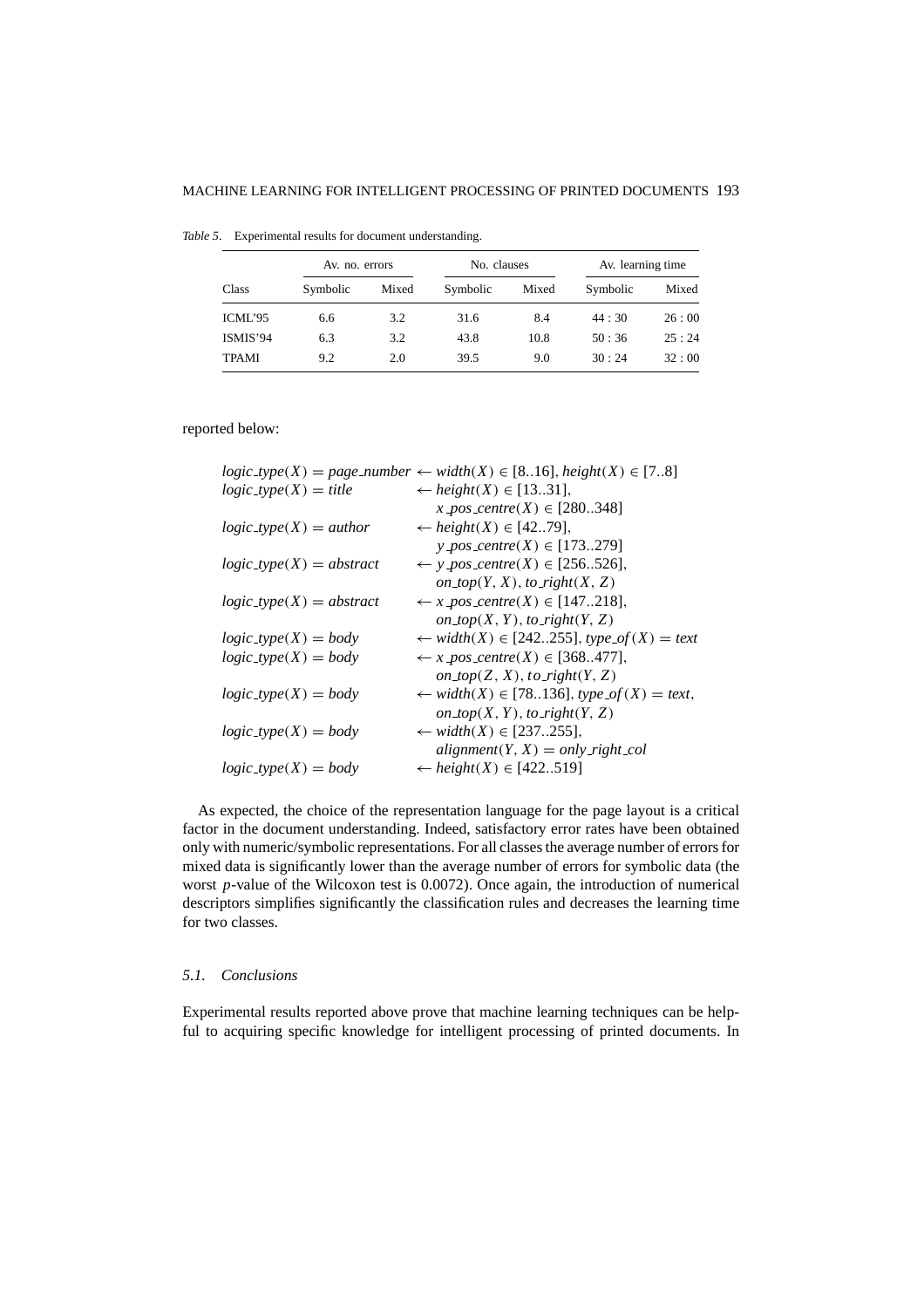particular, two decision tree learning systems have been successfully applied to the problem of classifying blocks defined by the segmentation algorithm, while a first-order rule learning system has been effectively used for document classification and understanding.

As regards the block classification problem, three different approaches to the top-down induction of decision trees have been investigated: Batch, normal incremental, and errorcorrection incremental. The main advantage of the two incremental approaches is that decision trees can be properly revised as new training examples are available. Revising a decision tree is generally less expensive than learning a new decision tree from an extended training set. This is an important aspect to consider when real-time user interaction is a requirement of document processing applications. On the other hand, a pure incremental learning algorithm can require a huge amount of memory to store all necessary information, thus making this approach unfeasible. In our work, the error-correction incremental approach has proved to be a reasonable compromise between predictive accuracy and space complexity. As future work, the problem of efficiently handling numerical features in the incremental induction of decision trees will be further investigated.

The main issue addressed for the document classification and understanding problems is the representation of the layout structures. In the paper, the most abstract level of the layout structure of documents has been described by means of a first-order logic formalism, which can suitably represent both attributes and relations among layout components. Two alternative page layout representations have been investigated: Purely symbolic and mixed symbolic-numeric. In order to handle the latter representation, the specialization operator of the first-order learning algorithm has been extended. The empirical results confirmed that the on-line local discretization of numerical attributes greatly simplifies the learned rules and generally decreases the learning time with no loss of predictive accuracy. As future work, the application of the first-order learning algorithm to different levels of the layout structure (e.g., frame1) will be investigated.

# **Appendix A**

**Proof of Theorem 1:** Let *S* be an ordered list of *N* real values with positive or negative label. *S* can be partitioned into two intervals  $S_L$  and  $S_R$ . Without loss of generality, suppose that  $S_L$  is the admissible interval. We want to show that the minimizing threshold  $T$  that partitions *S* in  $S_L$  and  $S_R$  cannot occur within a group of adjacent cases, all of which have the same label. In general, assume that *T* occurs somewere within a sequence of  $n_i$  vaues with the same label, where  $n_j \geq 2$ . Without loss of generality, assume that this label is +. Assume that  $n^+$  cases in this sequence of  $n_j$  positive cases are less than  $T$ ,  $0 \le n^+ \le n_j$ . Figure A1 illustrates the situation. Our sequence consists of  $n_i$  examples that have values greater than  $T_1$  and less than  $T_2$ , where  $T_1$  and  $T_2$  are boundary points.

Let *L* be cases in *S* with values  $\langle T_1, \text{ and } R \text{ cases in } S \text{ with values } \rangle T_2$ , where  $0 ≤ L, R ≤ N − n<sub>j</sub>$ . Note that  $n<sub>j</sub> + L + R = N$  by definition. Let  $L<sup>+</sup>(L<sup>-</sup>)$  be the number of positive (negative) cases in *S* with values less than *T* . We will show that

$$
H(L^{+} + n^{+}, L^{-}) = \frac{L^{-}}{L^{+} + n^{+}} info(L^{+} + n^{+}, L^{-})
$$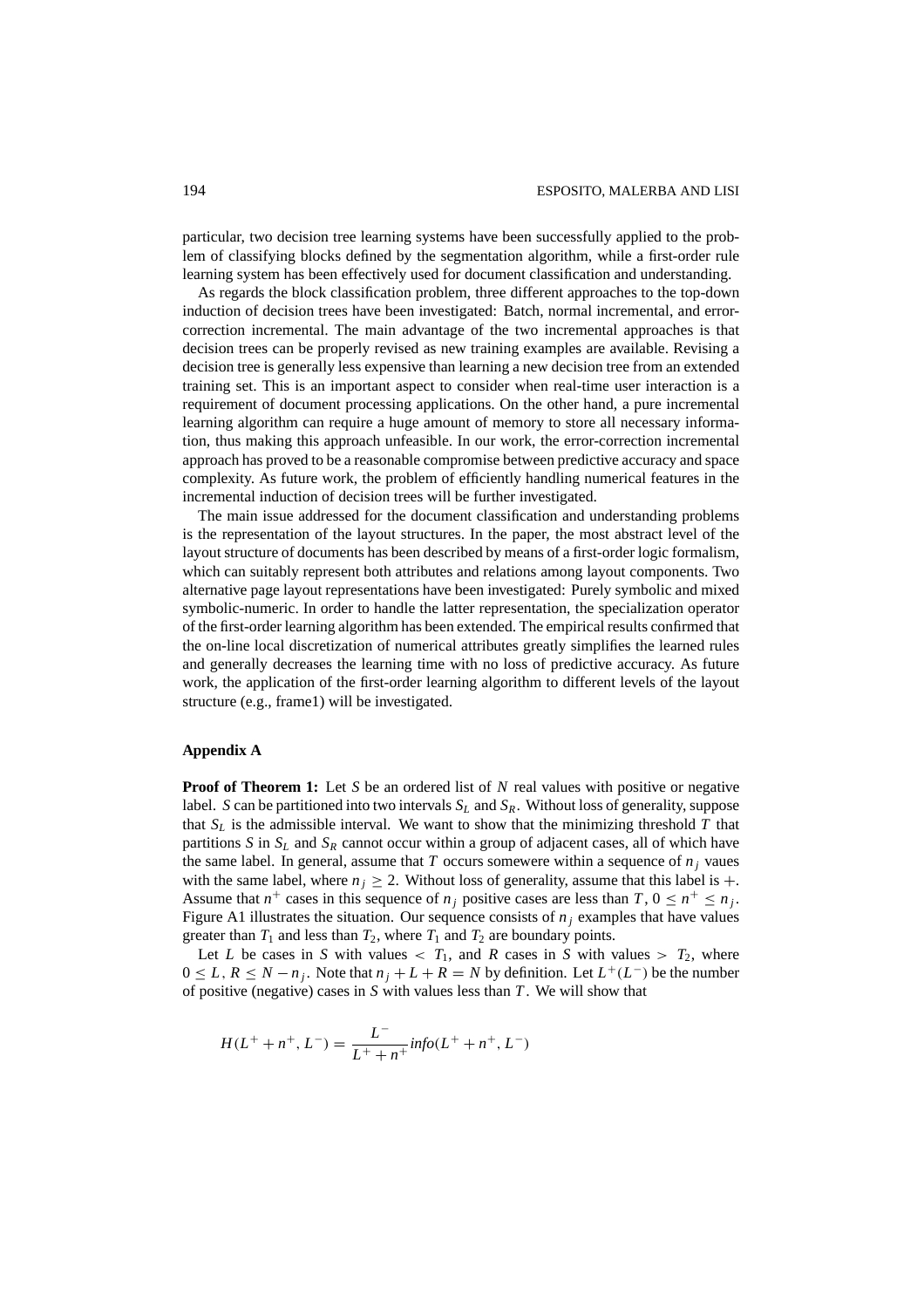

*Figure A1*. Modeling a possible partition.

is minimized at  $n^+ = 0$  or at  $n^+ = n_j$ , thus forcing *T* to coincide with one of the boundary points  $T_1$  or  $T_2$ .

1st case:  $L^+ \geq L^-$ 

The addition of  $n^+$  further positive cases to the initial set of  $L^+$  positive cases causes the decrease of both the entropy  $info(L^+ + n^+, L^-)$  and of the ratio

$$
\frac{L^-}{L^+ + n^+}
$$

Therefore,  $H(L^+ + n^+, L^-)$  is strictly decreasing and the minimum is obtained for  $n^+ = n_j$ .

2nd case:  $L^+ < L^-$ Let us compute the first derivative of  $H(L^+ + n^+, L^-)$  with respect to  $n^+$ .

$$
\frac{d}{dn^+}H(L^+ + n^+, L^-)
$$
\n
$$
= -\frac{L^-}{(L^+ + n^+)^2} \left[ -\log \frac{L^+ + n^+}{L + n^+} + \frac{(L^-)^2}{(L^+ + n^+)^2} \log \frac{L^-}{L + n^+} \right]
$$

Therefore, we have

$$
\frac{d}{dn^+}H(L^+ + n^+, L^-) = 0
$$

only if

$$
\log \frac{L^+ + n^+}{L + n^+} = \frac{(L^-)^2}{(L^+ + n^+)^2} \log \frac{L^-}{L + n^+}
$$

This equality holds when  $L^+ + n^+ = L^-$ , that is  $n^+ = L^- - L^+$ . Note that this difference is not negative since  $L^+ < L^-$ .

When  $n^+ < L^- - L^+$  then  $L^+ + n^+ < L^-$ , thus we have the following inequalities:

$$
\log \frac{L^+ + n^+}{L + n^+} < \log \frac{L^-}{L + n^+} < \frac{(L^-)^2}{(L^+ + n^+)^2} \log \frac{L^-}{L + n^+}
$$

since now  $\frac{(L^{-})^2}{(L^{+}+n^{+})^2} > 1$ .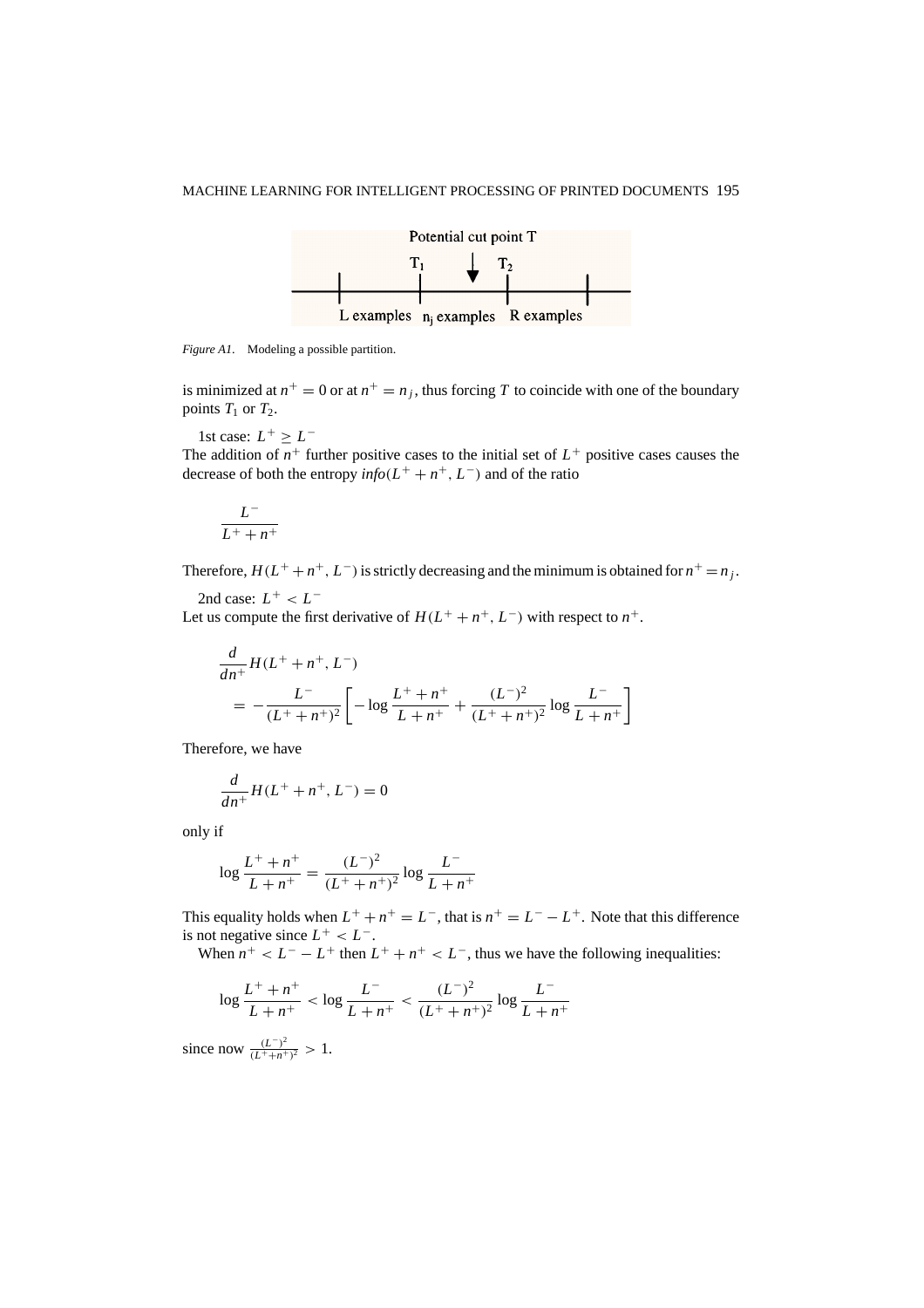

*Figure A2.* Behaviour of the function  $H(L^+ + n^+, L^-)$  when  $L^+ < L^-$ .

Therefore, when  $n^+ < L^- - L^+$  we have:

$$
\frac{d}{dn^{+}}H(L^{+}+n^{+},L^{-})>0
$$

that is  $H(L^+ + n^+, L^-)$  is strictly increasing in the right open interval [0,  $L^- - L^+$ ].

Furthermore, when  $n^+ > L^- - L^+$ , that is  $n^+ + L^+ > L^-$ , the following inequalities hold:

$$
\log \frac{L^+ + n^+}{L + n^+} > \log \frac{L^-}{L + n^+} > \frac{(L^-)^2}{(L^+ + n^+)^2} \log \frac{L^-}{L + n^+}
$$

since now  $\frac{(L^{-})^2}{(L^{+}+n^{+})^2} < 1$ . Therefore, when  $n^+ > L^- - L^+$  we have:

$$
\frac{d}{dn^{+}}H(L^{+}+n^{+},L^{-})<0
$$

that is  $H(L^+ + n^+, L^-)$  is strictly decreasing in the open interval  $|L^- - L^+, +\infty|$ .

To sum up, the entropic function H increases up to a maximum in *L*−−*L*+, then decreases towards zero as  $n^+$  increases (see figure A2).

It is easy to prove that  $H(L^+, L^-) = H(L^+ + n^+, L^-)$  when

$$
n^{+} = \frac{(L^{-})^{2} - (L^{+})^{2}}{L^{+}}
$$

Therefore, we can conclude that if  $T_2 \leq \frac{(L^{-2})^2 - (L^{+})^2}{L^{+}}$  then  $H(L^{+} + n^{+}, L^{-})$  is minimized for  $n^+ = 0$ , while if  $T_2 > \frac{(L^-)^2 - (L^+)^2}{L^+}$  then it is minimized for  $n^+ = n^j$ . In the case  $T_2 = \frac{(L^{-1})^2 - (L^{+1})^2}{L^{+}}$ , the entropy is minimized in both extremes of the interval.

This proves that *T* must be a boundary point.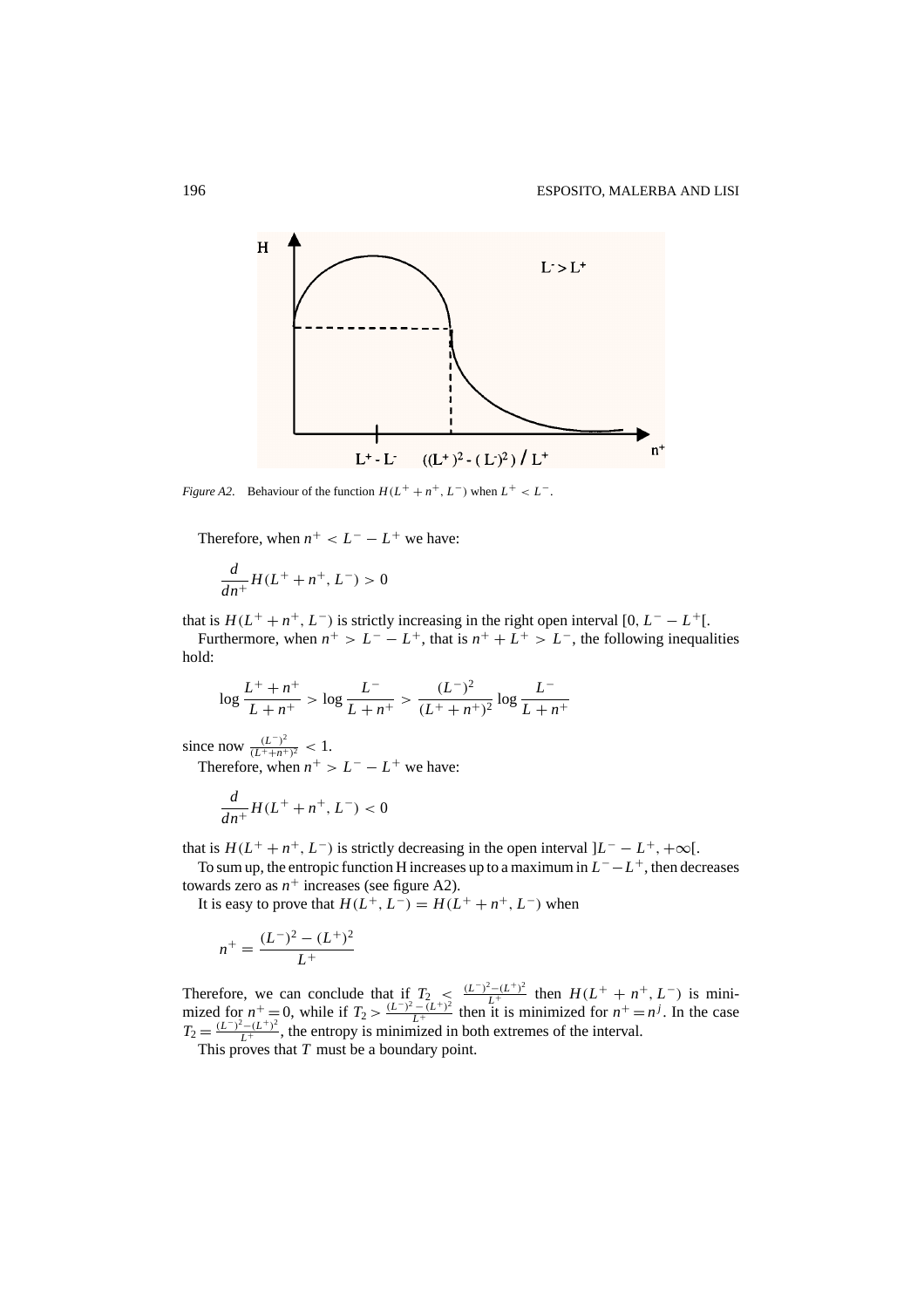#### MACHINE LEARNING FOR INTELLIGENT PROCESSING OF PRINTED DOCUMENTS 197

#### **Acknowledgments**

The authors would like to thank Francesco De Tommaso, Dario Gerbino, Ignazio Sardella, Giacomo Sidella, Rosa Maria Spadavecchia and Silvana Spagnoletta for their contribution to the development of WISDOM++. Thanks are also due to the authors of the systems C4.5 and ITI. We are grateful to Lynn Rudd for her help in re-reading the first draft of the paper.

# **Notes**

- 1. The data set is available in the UCI Machine Learning Repository, www.ics.uci.edu/∼mlearn/MLRepository. html
- 2. A rule is *complete* if it covers all positive examples.
- 3. A rule is *consistent* if it covers no negative example.
- 4. Published by Springer-Verlag in the series Lecture Notes on Artificial Intelligence, Vol. 869.
- 5. Published in the period January–June 1996.

#### **References**

- Altamura, O., Esposito, F., and Malerba, D. (1999). WISDOM++: An Interactive and Adaptive Document Analysis System. In *Proc. of the 5th Int. Conf. on Document Analysis and Recognition* (pp. 366–369). Los Alamitos: IEEE Computer Society Press.
- Bayer, T., Bohnacher, U., and Mogg-Schneider, H. (1994). InforPortLab: An Experimental Document Analysis System. In *Proc. of the IAPR Workshop on Document Analysis Systems*, Kaiserslautern, Germany.
- Bergadano, F. and Bisio, R. (1988). Constructive Learning with Continuous-Valued Attributes. In B. Bouchon, L. Saitta, and R.R. Yager (Eds.), *Lecture Notes in Computer Science, Vol. 313*: *Uncertainty and Intelligent Systems* (pp. 54–162). Berlin: Springer-Verlag.
- Botta, M. and Giordana, A. (1991). Learning Quantitative Features in a Symbolic Environment. In Z.W. Ras and M. Zemankova (Eds.), *Lecture Notes in Artificial Intelligence, Vol. 542*: *Methodologies for Intelligent Systems* (pp. 296–305). Berlin: Springer-Verlag.
- Connell, J.H. and Brady, M. (1987). Generating and Generalizing Models of Visual Objects, *Artificial Intelligence*, 31(2), 159–183.
- Dengel, A. and Barth, G. (1989). ANASTASIL: A Hybrid Knowledge-Based System for Document Layout Analysis. In *Proc. of the 6th Int. Joint Conf. on Artificial Intelligence* (pp. 1249–1254).
- De Raedt, L. (1992). *Inductive Theory Revision*. London: Academic Press.
- Dzeroski, S. and Bratko, I. (1996). Applications of Inductive Logic Programming. In L. De Raedt (Ed.), *Advances in Inductive Logic Programming* (pp. 65–81). Amsterdam: IOS Press.
- Esposito, F., Lanza, A., Malerba, D., and Semeraro, G. (1997). Machine Learning for Map Interpretation: An Intelligent Tool for Environmental Planning, *Applied Artificial Intelligence: An International Journal*, 11(10), 673–696.
- Esposito, F., Malerba, D., Semeraro, G., Annese, E., and Scafuro, G. (1990). Empirical Learning Methods for Digitized Document Recognition: An Integrated Approach to Inductive Generalization. In *Proc. of the 6th IEEE Conf. on Artificial Intelligence Applications* (pp. 37–45). Los Alamitos: IEEE Computer Society Press.
- Esposito, F., Malerba, D., and Semeraro, G. (1993). Incorporating Statistical Techniques into Empirical Symbolic Learning Systems. In D.J. Hand (Ed.), *Artificial Intelligence Frontiers in Statistics* (pp. 168–181). London: Chapman & Hall.
- Esposito, F., Malerba, D., and Semeraro, G. (1994). Multistrategy Learning for Document Recognition, *Applied Artificial Intelligence*, 8(1), 33–84.
- Esposito, F., Malerba, D., Semeraro, Fanizzi, N., and Ferilli, S. (1998). Adding Machine Learning and Knowledge Intensive Techniques to a Digital Library Service, *International Journal on Digital Libraries*, 2(1), 3–19.